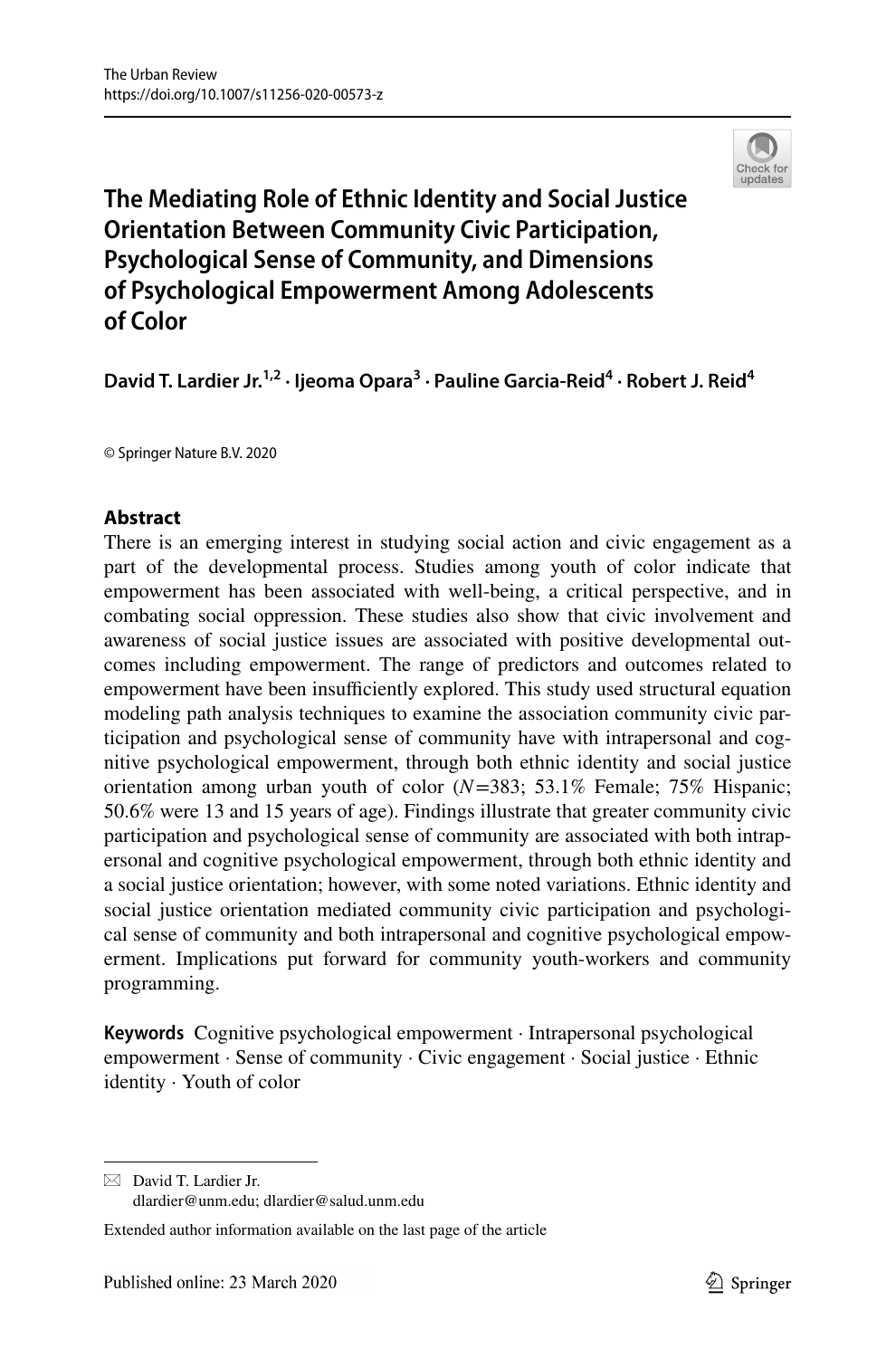## **Introduction**

The collective outrage of citizens is catching the attention of news cameras, politicians, and scholars, alike. Whether we are observing political-social activism through the #BlackLivesMatter movement, gun reform through the March For Our Lives Movement, or activism for a clean Dream Act and Immigrant rights through the DREAM Teams throughout the U.S., a similar theme runs constant: youth are no longer willing to sit on the peripheries, while adults continue to make decisions that are impacting their lives and futures. These acts of social change are, however, what are highlighted in the news; whereas, racial-ethnic minority youth in urban communities tend to have their voices stymied in relation to social change (Ginwright [2015;](#page-17-0) Lardier et al. [2018b](#page-18-0)). Furthermore, we know little about the mechanisms through which youth empowerment and critical awareness occurs among youth of color (Christens et al. [2018\)](#page-16-0).

The emerging interest in studying social action and civic engagement as a part of the developmental process is noted in the literature on youth civic development, empowerment, and positive youth development (Christens et al. [2018;](#page-16-0) Diemer and Rapa [2016](#page-16-1); Zeldin et al. [2018](#page-19-0)). Whether described as civic engagement or sociopolitical development (Itzhaky and York [2000](#page-17-1); Zimmerman and Zahniser [1991](#page-20-0)), youth action is a critical component in human development and associated with several outcomes (Lardier et al. [2019a,](#page-18-1) [b\)](#page-18-2) including awareness of social justice issues, mental well-being, avoidance of risk behaviors (Christens [2019](#page-16-2); Christens et al. [2018;](#page-16-0) Finlay and Flanagan [2013](#page-17-2)), and educational attainment (Chan et al. [2014](#page-16-3)). Racialethnic minority adolescents, however, may feel less empowered and be less likely to engage in broader social and institutional changes. This may be due to the proliferation of signifcant power imbalances and inequalities within their social system (Hope [2016\)](#page-17-3). Nonetheless, recent studies show that racial-ethnic minority adolescents with a sense of belongingness, racial-ethnic group identity connection, and a greater social justice awareness tend to identify as more empowered (Dinzey-Flores et al. [2019](#page-16-4); Hipolito-Delgado and Zion [2015](#page-17-4); Hope and Bañales [2019](#page-17-5); Lardier et al. [2020](#page-18-3)). Despite such work, the range of predictors and outcomes related to civic engagement, development, and empowerment have been insufficiently explored (Christens [2019;](#page-16-2) Peterson [2014\)](#page-18-4).

There is a need to document the relationship between community-based perceptions (e.g., psychological sense of community) and behaviors (e.g., community civic participation) and awareness of social justice concerns with dimensions of psychological empowerment including critical awareness of social issues and the ability to enact social change (Lardier et al. [2019a\)](#page-18-1). Uncovering the ways that racial-ethnic minority youth in disenfranchised and oppressed social conditions develop empowerment, as well as develop the criticality to engage and understand their world is a needed area of understanding. Youth that can engage in their community and develop a sense of belongingness not only allows for connection but also empowers youth to examine social conditions that permit social change (Christens [2019\)](#page-16-2). Through such social engagement, youth can begin to challenge authority and engage in critical counter-narratives.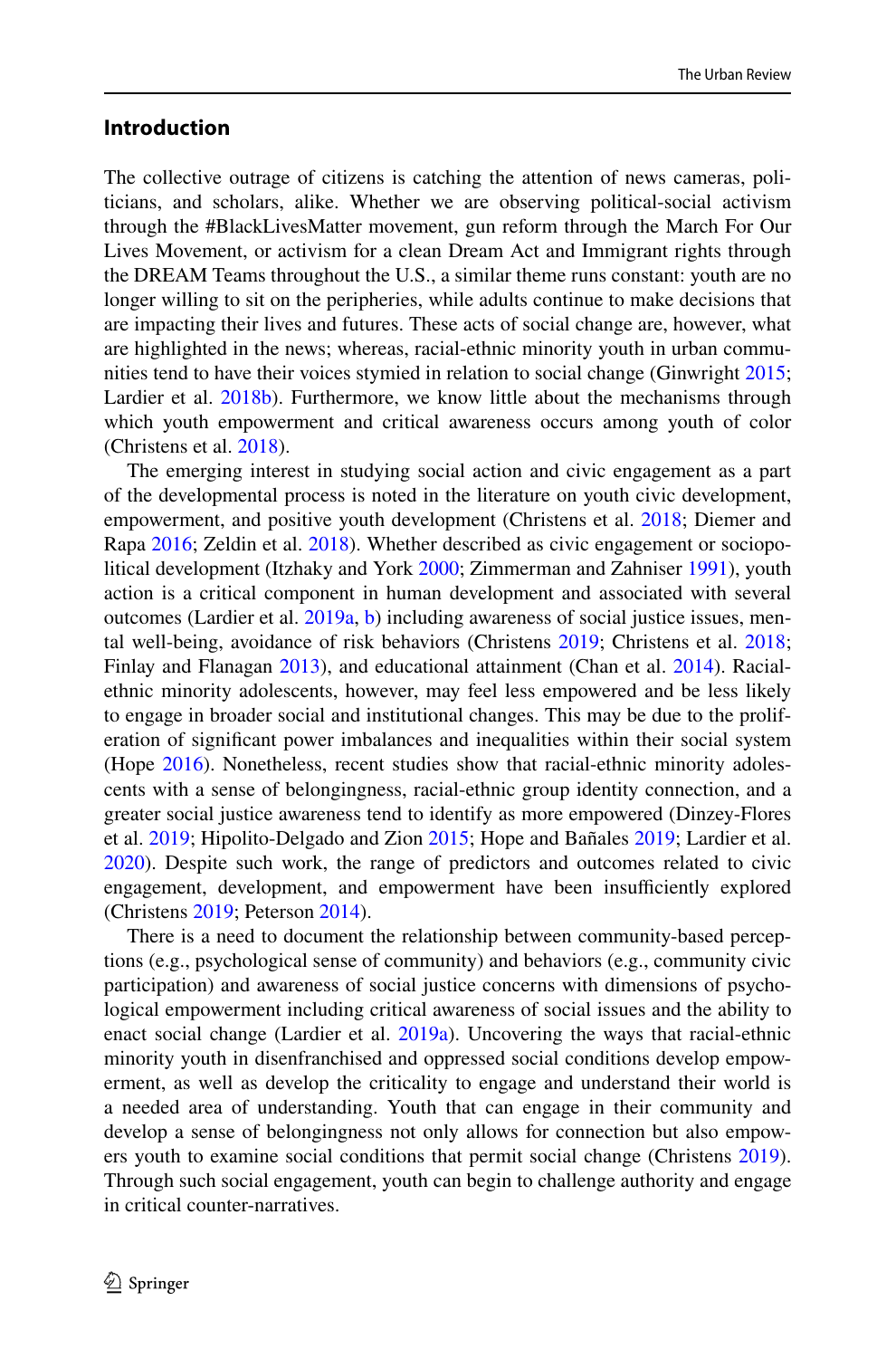# **Literature Review**

### **Empowerment Theory and Psychological Empowerment**

Empowerment is a multilevel construct at the individual (i.e., psychological), organizational, and community levels (Peterson [2014](#page-18-4); Zimmerman [1995,](#page-19-1) [2000](#page-20-1)). Empowerment emphasizes action-oriented solutions that relieve the difficulties people face within their lives, as well as the ways in which communities can alter unjust systems that maintain and perpetuate social oppression (Peterson [2014;](#page-18-4) Zimmerman [1995](#page-19-1), [2000](#page-20-1)). Psychological empowerment is described as a construct developed through ongoing relational processes that allows for the gaining of control and mastery over circumstances infuencing the lives of people and communities (Peterson [2014\)](#page-18-4). The multidimensional nomological framework of psychological empowerment encompasses three components: (1) *intrapersonal* component; (2) *interactional or cognitive* component; and (3) *behavioral* component (Zimmerman [1995](#page-19-1)). A *relational* component has also been defned, more recently (see Christens [2012](#page-16-5)). Much of the empowerment literature has focused on intrapersonal psychological empowerment, with less research examining the cognitive component.

Intrapersonal psychological empowerment is defned as perceptions of control and a critical awareness of social issues, specifc to the sociopolitical system, leading to sociopolitical change (Zimmerman [1995,](#page-19-1) [2000\)](#page-20-1). Intrapersonal psychological empowerment has been studied through sociopolitical control (SPC) and measured through the Sociopolitical Control Scale (SPCS). SPC is conceptualized through self-efficacy motivation, competence, and perceived control (Peterson et al. [2011;](#page-18-5) Zimmerman and Zahniser [1991](#page-20-0)). Peterson et al. ([2011\)](#page-18-5) provided the earliest validation of the SPCS for Youth (SPCS-Y). Recent studies have further validated an abbreviated version of the SPCS-Y among youth of color (e.g., Lardier et al. [2018c;](#page-18-6) Opara et al. [2019\)](#page-18-7). SPC has been associated with participation in community programming (Speer et al. [2012](#page-19-2); Wilke and Speer [2011](#page-19-3)), a sense of community, ethnic identity, community civic participation (Christens et al. [2018](#page-16-0); Lardier et al. [2018a;](#page-18-8) Lardier [2018](#page-17-6), [2019;](#page-17-7) Peterson and Reid [2003](#page-18-9)), and a social justice orientation (Lardier et al. [2019a](#page-18-1)). The conceptual overlap between the intrapersonal psychological empowerment and components of the broader nomological psychological empowerment network including cognitive psychological empowerment have also been examined.

Cognitive psychological empowerment is defned as a critical awareness of the socio-political environment (Speer [2000](#page-20-1); Zimmerman 2000). Further, cognitive psychological empowerment also centers on the power and ability to engage in socio-political change (Speer [2000;](#page-19-4) Zimmerman [2000](#page-20-1)). Cognitive psychological empowerment comprises four dimensions—*critical awareness, decision making, resource mobilization,* and *relational processes* that include shaping the ways in which power and beliefs manifest to enact change through relationships (Speer [2000\)](#page-19-4). The Cognitive Empowerment Scale (CES) is adopted to measure cognitive psychological empowerment (Christens et al. [2013;](#page-16-6) Lardier et al. [2020;](#page-18-3) Rodrigues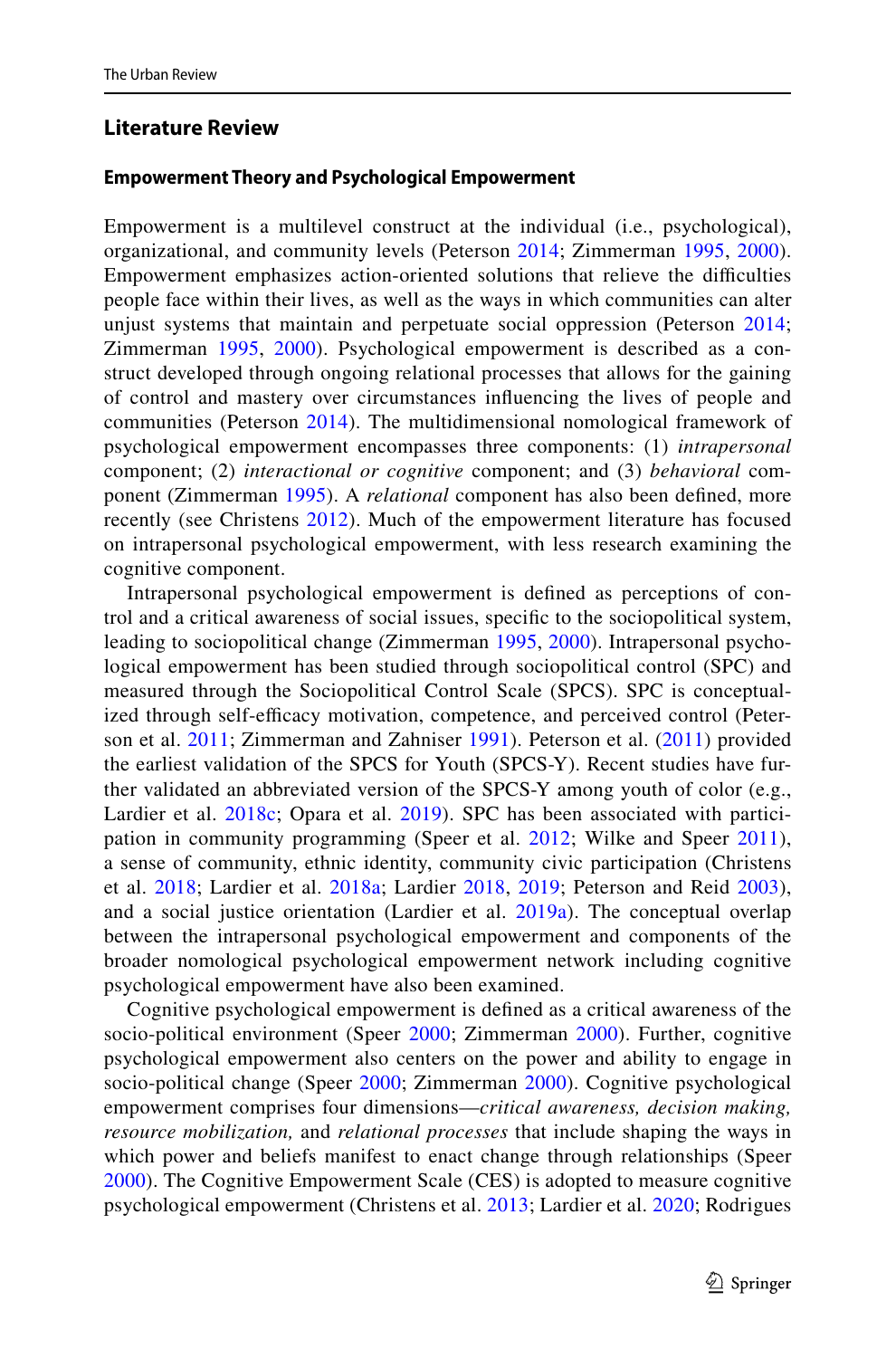et al. [2018\)](#page-19-5) through the source, nature, and instruments of social power (Speer and Peterson [2000\)](#page-19-6). Cognitive psychological empowerment, through the CES, has been examined as both a process of empowerment (e.g., Rodrigues et al. [2018\)](#page-19-5) and in relation to critical consciousness (e.g., Christens et al. [2013](#page-16-6), [2018](#page-16-0)). Recently, a version of the CES for youth (CES-Y) was tested and support was found for the three-dimensional factor structure. Lardier et al. [\(2020](#page-18-3)) tested the original iteration of the CES (used in this study) and found support for the factor structure of this scale among youth of color. Despite such research, additional work is needed that examines cognitive psychological empowerment among adolescents of color (Lardier et al. [2020;](#page-18-3) Lardier [2019](#page-17-7); Rodrigues et al. [2018](#page-19-5)). The present study addresses this gap and underscores the importance of cognitive psychological empowerment in human development.

#### **Psychological Sense of Community and Community Civic Participation**

Psychological sense of community and community civic participation are predictive of self-worth, leadership, connection to one's community and culture, and empowerment (Christens et al. [2013](#page-16-6); Crocetti et al. [2012;](#page-16-7) Lardier et al. [2019b;](#page-18-2) Martinez et al. [2012](#page-18-10); McMillan and Chavis [1986](#page-18-11); Peterson et al. [2017](#page-18-12)). Therefore, psychological sense of community and community civic participation are important in the empowerment process. These mechanisms are not only critical in the empowerment process, but also for and among racial-ethnic minority youth whose lives intersect with marginalization, thus justifying the need for understanding the ways these variables interact in youth development. We predicted that psychological sense of community and community civic participation would have a positive association with ethnic identity, social justice orientation, and empowerment dimensions including intrapersonal and cognin-turn leads to critical awareness and perceived ability to enact actionableitive psychological empowerment.

Psychological sense of community is defned as perceived belongingness and a belief that community members will meet one another's needs (McMillan [1996;](#page-18-13) McMillan and Chavis [1986](#page-18-11)). As a multidimensional framework, psychological sense of community is defned by four-dimensions: (1) *Membership*: perceived belongingness to an organized collective; (2) *Needs Fulfllment*: the expectations of having one's needs fulflled by the community; (3) *Infuence*: making a diference within your organization, community, or group; and (4) *Emotional Connection*: shared emotional connection through shared histories, sociocultural backgrounds, or common places (McMillan and Chavis [1986\)](#page-18-11). Further psychological sense of community focuses on the individual's psychological investment in the social system in terms of active contributions (McMillan [1996;](#page-18-13) McMillan and Chavis [1986\)](#page-18-11). This conceptualization of psychological sense of community has inspired numerous studies (e.g., Elfassi et al. [2016](#page-16-8); Forenza and Lardier [2017;](#page-17-8) Gattino et al. [2013](#page-17-9); Lardier [2018](#page-17-6); Lardier et al. [2019a](#page-18-1); Rivas-Drake [2012](#page-19-7); Távara and Cueto [2015](#page-19-8)) aimed at understanding the relationship psychological sense of community has with various indicators related to well-being and empowerment.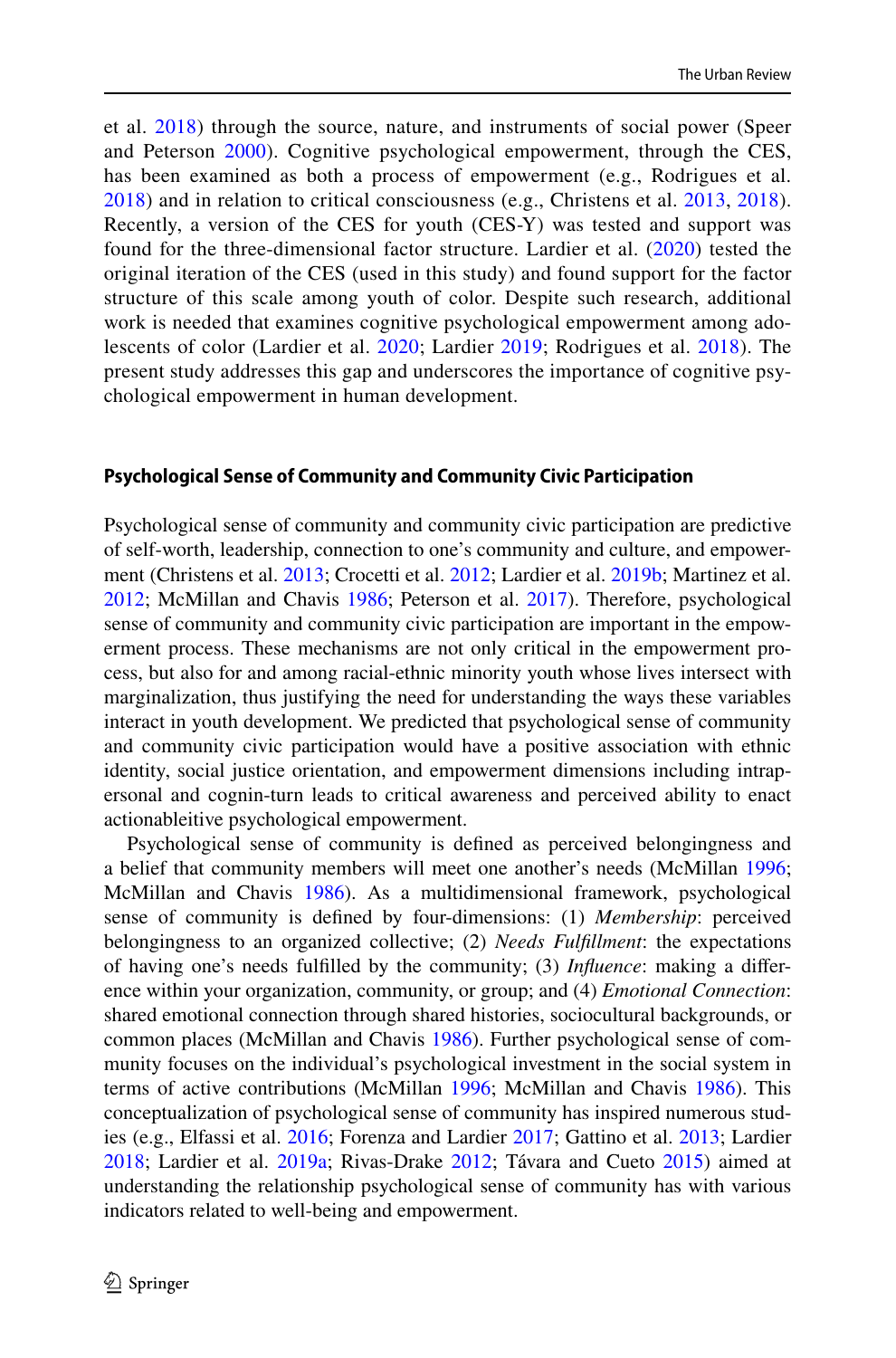Psychological sense of community has been associated with both the well-being and empowerment of individuals, groups, and communities (Elfassi et al. [2016;](#page-16-8) Lardier et al. [2018d\)](#page-18-14). Youth who feel a sense of community are satisfied and place value on their community, increasing their drive toward improving and contributing to their community (Christens et al. [2013](#page-16-6); Gutierrez [1989](#page-17-10)). Racial-ethnic minority youth in urban communities that have a stronger perceived psychological sense of community have greater ethnic group attachment (Gutierrez [1989;](#page-17-10) Lardier [2018;](#page-17-6) Rivas-Drake [2012\)](#page-19-7). Studies elsewhere among adolescents of color have also connected psychological sense of community with being bufered from community issues such as violence (Lardier et al. [2017\)](#page-18-15) and contributing positively to their com-munity (Lardier [2018\)](#page-17-6). The existing literature supports the hypothesis that psychological sense of community will have a positive association with both ethnic identity and social justice orientation. Yet, unlike psychological sense of community, the direct relationship between community civic participation and dimensions of psychological empowerment tends to be a result of co-occurring mechanisms (e.g., ethnic group identity).

Youth civic participation has occupied a central role in applied developmental science (Blevins et al. [2018](#page-16-9)). Zurcher [\(1970\)](#page-20-2) discussed that community civic participation encompassed perceived self-efficacy, active citizenry, and decreased disconnection, isolation, and alienation. Recent conceptualizations have further theorized civic participation as the active participation in the community that encompasses a range of values and behaviors related to involvement in one's local community and broader society (Christens et al. [2011](#page-16-10)). These values and behaviors may include, but are not limited to, writing a letter or participating in community garden projects that work toward improving the physical conditions of a community or neighborhood (Chan et al. [2014;](#page-16-3) Rosen [2019](#page-19-9)).

Civically engaged youth are critical to improving and maintaining local, national, and global communities (Martinez et al. [2012](#page-18-10); Rosen [2019](#page-19-9)). Research among youth of color has noted that these young people may experience lower levels of "conventional" civic knowledge, political attitudes, and forms of political participation (e.g., voting, contacting policy makers or elected representatives), when compared to White adolescents (Ginwright [2015](#page-17-0)). However, they may be more inclined to participate community service events, religious organizations, and in politically motivated cultural and artistic expression (Ginwright et al. [2006\)](#page-17-11). Community civic participation has also been associated with psychological sense of community and ethnic group attachment, as well as both intrapersonal (Lardier [2018\)](#page-17-6) and cognitive psychological empowerment among youth of color (Lardier et al. [2019a](#page-18-1)). The existing literature seems to, therefore, support the hypothesis that community civic participation is not only positively associated with psychological sense of community but also an important developmental process that is associated with ethnic identity development, well-being, and the empowerment of youth of color.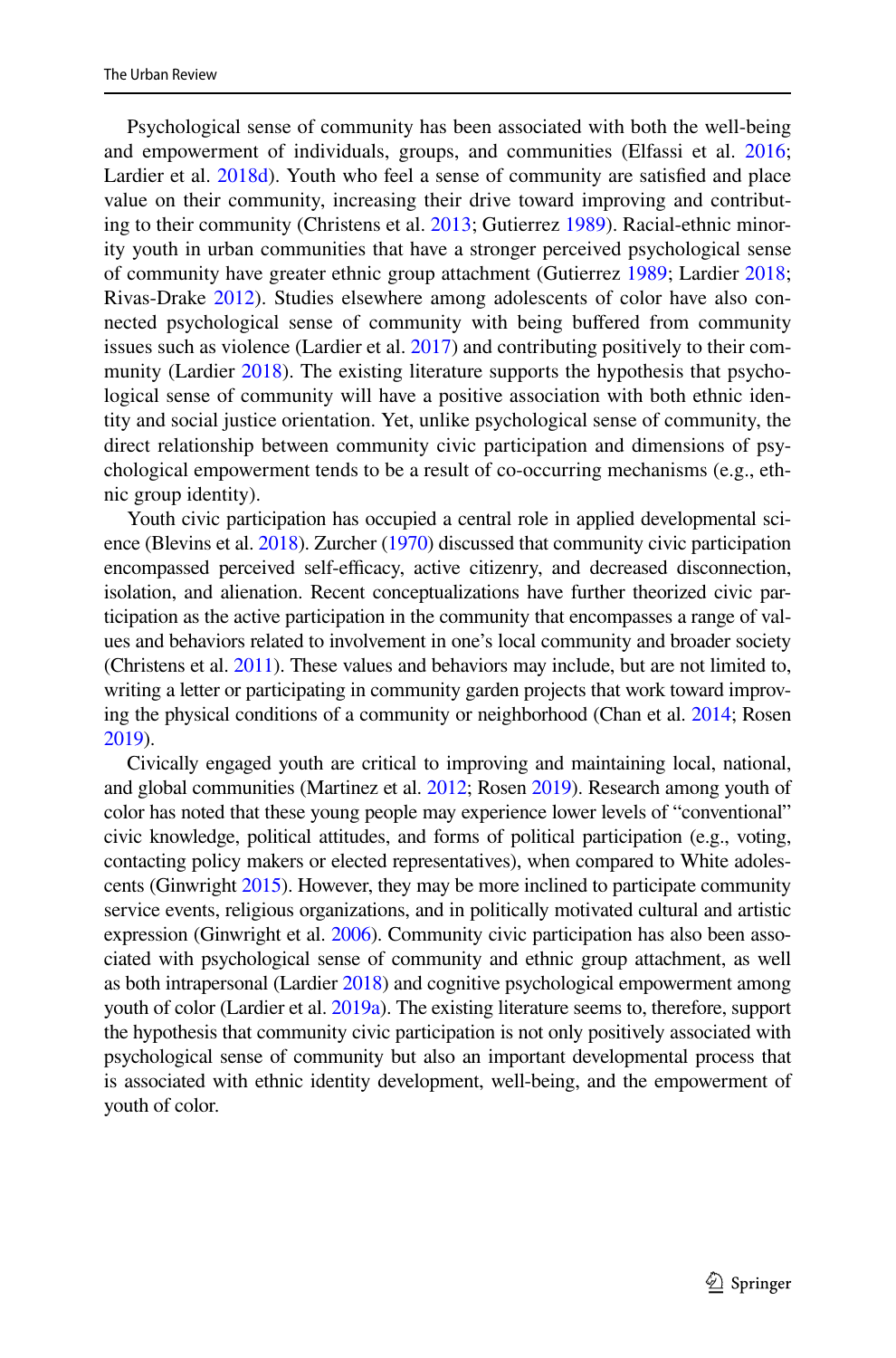# **Ethnic Identity and Social Justice Orientation: The Relationship with Psychological Sense of Community, Community Civic Participation, and Intrapersonal and Cognitive Psychological Empowerment**

This section examines the relationship ethnic identity and social justice orientation have with psychological sense of community, community civic participation, and both intrapersonal and cognitive psychological empowerment. Few studies have examined the intersection of these variables (exceptions include Christens et al. [2016](#page-16-11)). This is noteworthy because the existing research indicates that both community civic participation and psychological sense of community are associated with ethnic-racial identity (Lardier et al. [2018a](#page-18-8), [b](#page-18-0), [c,](#page-18-6) [d](#page-18-14); Lardier [2018,](#page-17-6) [2019\)](#page-17-7), a greater awareness of social injustices, and both intrapersonal and cognitive psychological empowerment (Lardier et al. [2019a](#page-18-1)).

Ethnic identity is defned as an individual's perceptions, cognitions, and emotions relating to how they understand and relate to their ethnic awareness (Phinney [1989](#page-18-16), [1996](#page-18-17)). Ethnic identity develops over time as an individual perceives themselves within their cultural groups and begins to understand the values and customs associated with that group (Phinney and Ong [2007](#page-19-10)). Among youth of color, ethnic identity formation is important during the adolescent developmental period (Rivas-Drake et al. [2014](#page-19-11)). Current scholarship uses an integrated conceptualization of ethnic identity development that considers both the *process* through which youth come to understand their membership in an ethnic-racial group, as well as the *content* or their ethnic-racial identity beliefs (Umana-Taylor et al. [2014](#page-19-12)). Identity development, however, can be complicated, as those who belong to ethnic groups that have been historically marginalized may have difficulty developing a positive sense of self (Candelario [2007\)](#page-16-12).

Research on ethnic identity has noted that ethnic-group membership and shared experiences, as well as culture, history, and ethnic origin is associated with greater community belongingness or sense of community, civic participation, and awareness of social justice issues (Christens et al. [2013](#page-16-6); Watts et al. [2011](#page-19-13)). Youth involved in their community, particularly activities with their ethnic-racial group, have access to more sources of social support, greater self-esteem (Fisher et al. [2014](#page-17-12)) and feel greater self-efficacy in the sociopolitical domain (Christens et al. [2018;](#page-16-0) Gutierrez [1995](#page-17-13); Lardier et al. [2019a\)](#page-18-1). Furthermore, youth of color who have a greater sense of their ethnic racial identity feel empowered (Gutierrez [1995;](#page-17-13) Hipolito-Delgado and Zion [2015](#page-17-4); Lardier et al. [2019a\)](#page-18-1).

Similarly, having a social justice orientation that stresses collective action to reduce injustices (Westheimer and Kahne [2004\)](#page-19-14) has been identifed as a key component in youth development and the empowerment process (Christens et al. [2018,](#page-16-0) [2019a](#page-18-1); Shaw Lardier [2014\)](#page-19-15). A social justice orientation incorporates a heightened knowledge of social issues, while coupling this knowledge with skills that promote deeper inquiry, problem-solving, and action (Shaw et al. [2014\)](#page-19-15). Gin-wright and Cammarota ([2002](#page-17-14)) specifically discussed that justice-informed frameworks enable youth to develop an understanding of sociopolitical conditions and injustices, driving community action, ethnic group attachment, and empowerment. For instance, having a social justice orientation is not only a consequence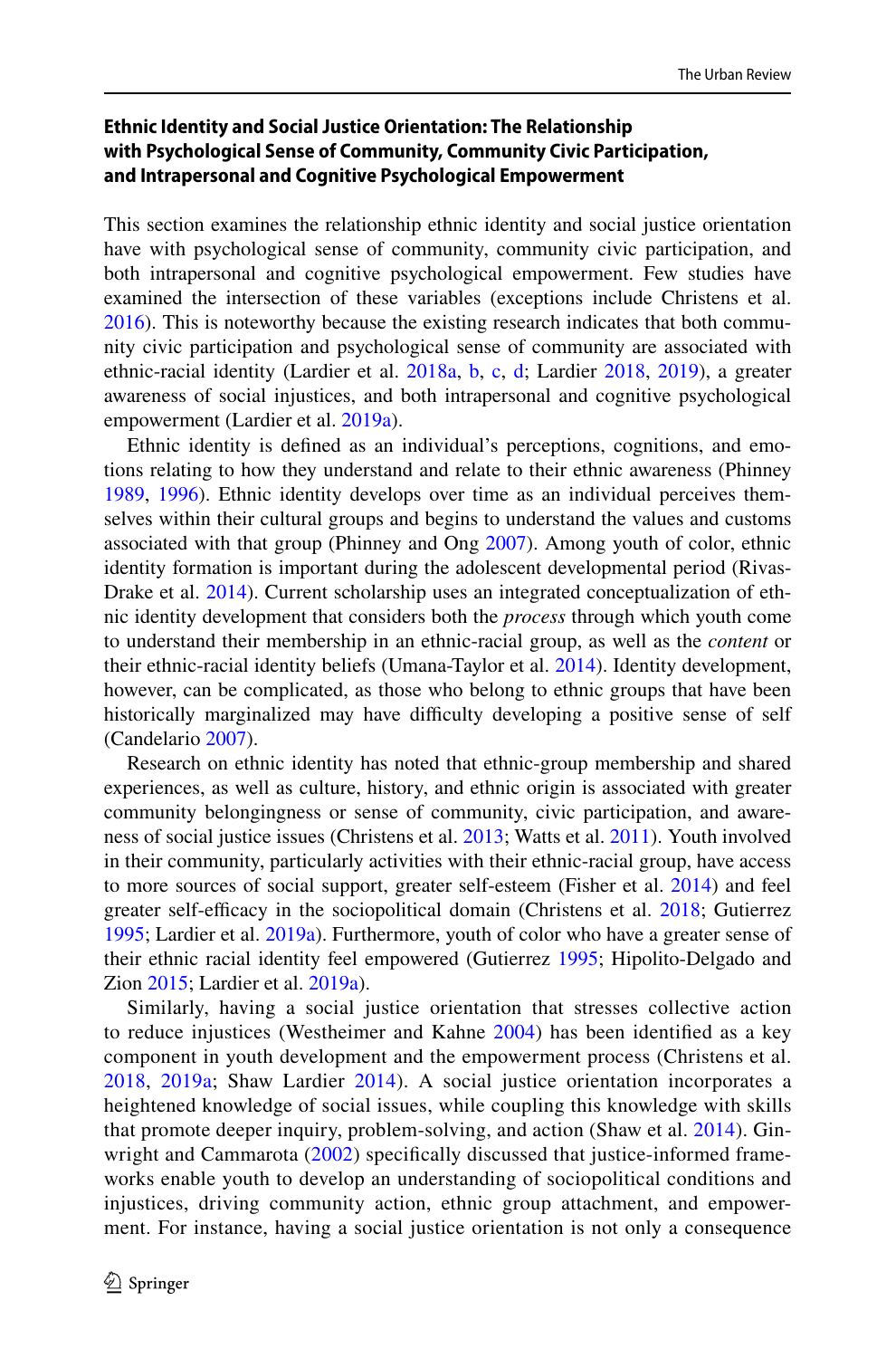of previous injustices (Schmitt et al. [2005\)](#page-19-16) but also a predictor of empowerment, challenging power, and addressing the root causes of social oppression (Cattaneo and Chapman [2010;](#page-16-13) Christens et al. [2018;](#page-16-0) Ginwright and James [2002;](#page-17-14) Zeldin et al. [2018\)](#page-19-0). Some have also identifed that a social justice orientation may mediate experiences related to injustice on behavioral outcomes (Giovannelli et al. [2018\)](#page-17-15), as well as the association between social responsibility and civic engagement (Hope and Bañales [2019\)](#page-17-5). Therefore, it may be that there is a link between social justice orientation and empowerment-based variables.

Taken together, the present research supports the association psychological sense of community, community civic participation, ethnic identity, and social justice orientation have with both intrapersonal and cognitive psychological empowerment. Further research is needed to examine the efects among these conceptually related variables. It may be equally important to understand the mediating role of both ethnic identity and social justice orientation given that the existing research supports the notion that ethnic identity has performed as a mediator between community-based predictors and intrapersonal psychological empowerment (Garcia-Reid et al. [2013](#page-17-16); Lardier [2018](#page-17-6), [2019](#page-17-7)). It is also reasonable to conclude that social justice orientation will perform as an important mediator given that collective group identity and civic engagement is often positively associated with a critical awareness of social justice concerns, and the interest in eradicating such injustices (Diemer and Rapa [2016;](#page-16-1) Dinzey-Flores et al. [2019;](#page-16-4) Lardier et al. [2019a](#page-18-1); Rivas-Drake et al. [2014](#page-19-11); Umana-Taylor et al. [2014\)](#page-19-12).



<span id="page-6-0"></span>**Fig. 1** Hypothesized model of psychological sense of community and community civic engagement predicting intrapersonal psychological empowerment and cognitive psychological empowerment through ethnic identity and social justice orientation among youth of color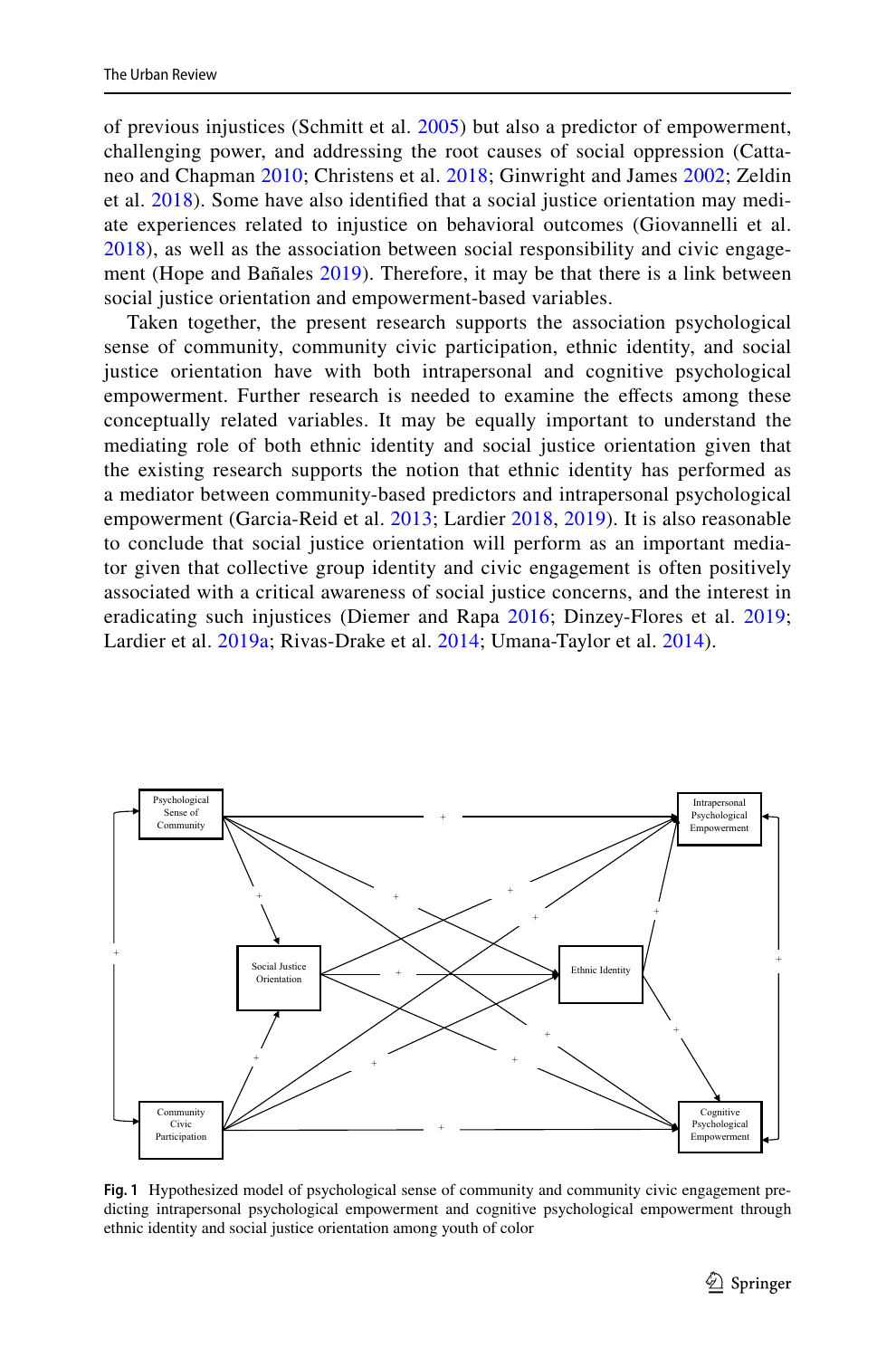

<span id="page-7-0"></span>**Fig. 2** Alternative model of intrapersonal psychological empowerment and cognitive psychological empowerment predicting psychological sense of community and community civic engagement through social justice orientation and ethnic identity among youth of color

# **The Purpose**

Drawing on a sample of racial-ethnic minority urban youth, we hypothesized (see Fig. [1\)](#page-6-0) that both psychological sense of community and community civic participation would be directly associated with both ethnic identity and social justice orientation, and indirectly related to both intrapersonal and cognitive psychological empowerment. We also generated an alternative path model (see Fig. [2](#page-7-0)) to assess the hypothesized ordering of relationships between variables given the lack of longitudinal data (Thompson [2000\)](#page-19-17). Results provide important thoughts for empowerment research and youth work programming in under-served communities.

# **Methods**

## **Sample and Design**

This study was part of a larger Center for Substance Abuse Prevention Minority AIDS Initiative grant. Data collected helped to inform environmental strategies and prevention-intervention protocols specifc to the grant initiative and target community. Students were recruited through their high school's physical education and health classes. This allowed all students who attended school an equal opportunity to participate in the study. Students who returned both parental consent and student assent forms were eligible to complete the survey.

Participants included 383 students from an urban school district in northeastern quadrant of the United States. Students were predominantly Hispanic/Latinx (75%),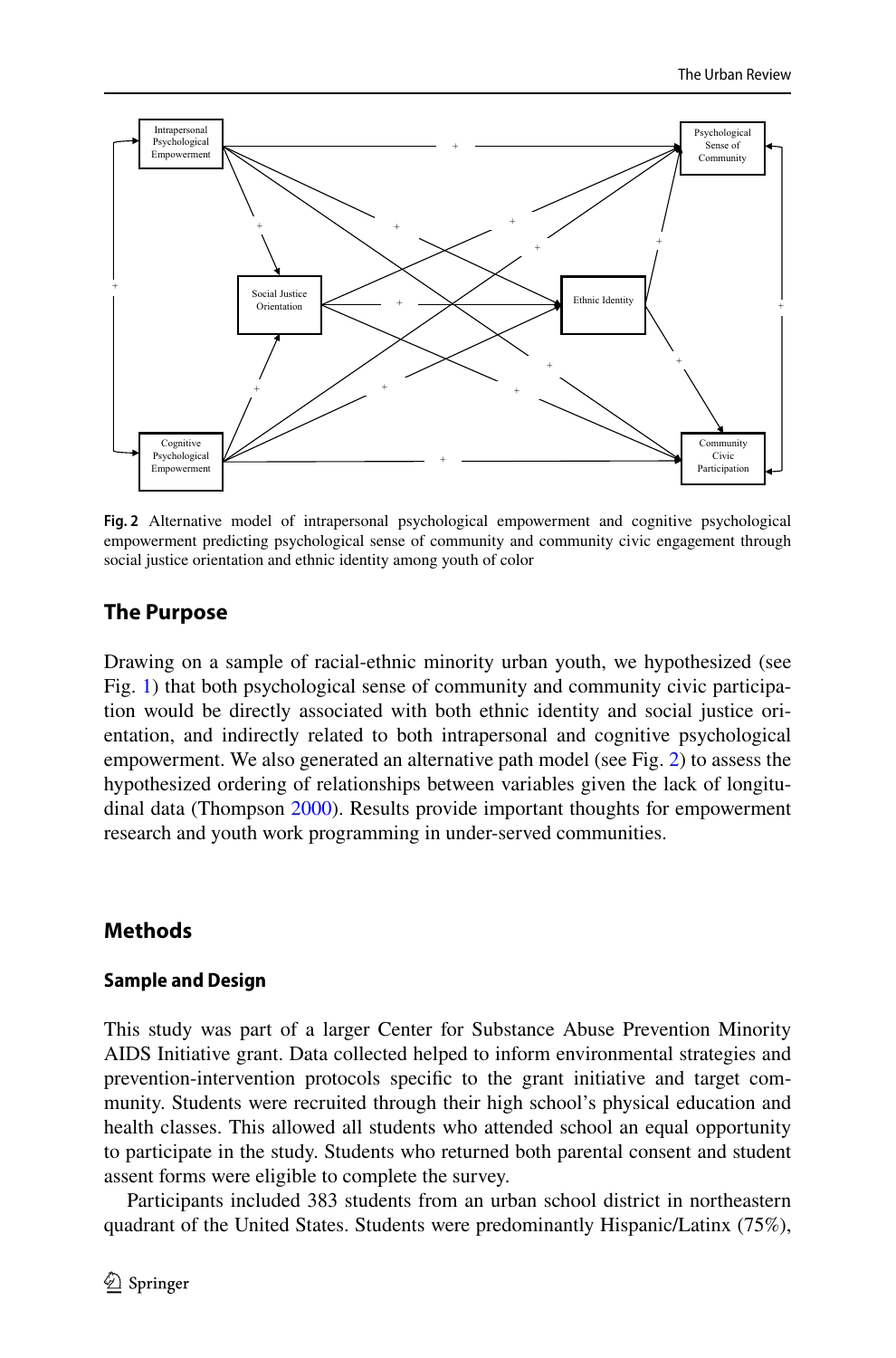female  $(53.1\%)$  and between 13 and 15 years of age  $(51\%)$ ; range 13–18 years of age). Approximately, 29.2% were in 9th grade, 45.7% in 10th grade, 6% in 11th grade, and 19.1% in 12th grade. Majority of students were on free or reduced lunch (70%), a proxy for low socioeconomic status.

## **Measurement**

Data were collected using a 120-item pencil-based survey. Various outcome behaviors were assessed based on measures from the Youth Risk Behavioral Surveillance Survey (YRBSS; e.g., 30-day substance use, sexually risky behavior; Kann et al. [2014](#page-17-17)). In addition, the survey also captured data relevant to intrapersonal psychological empowerment, psychological sense of community, community civic engagement, ethnic identity, and social justice orientation. Five measures were included in the current analysis. Table [1](#page-8-0) presents descriptive statistics, associated alpha levels (Cronbach's  $\alpha$ ), and a correlation matrix for all measured variables.

## **Psychological Sense of Community**

Youth participants completed the 8-item Brief Sense of Community Scale (BSCS), measuring psychological sense of community (McMillan and Chavis [1986;](#page-18-11) Peterson et al. 2008). The BSCS was designed to assess four-dimensions of psychological sense of community: *needs fulfllment, group membership, infuence,* and *emotional connection*. Sample items included: "I feel connected to this neighborhood. I have a say about what goes on in my neighborhood." Youth participants responded on a fve-point Likert scale that ranged from *strongly disagree* (1) to *strongly agree* (5). Prior studies have demonstrated the reliability of this scale among U.S. Hispanic/ Latinx and African America/Black urban youth (overall scale: Cronbach's  $\alpha = .85$ , *Mean [M]*=3.08, *Standard Deviation [SD]*=.89; Lardier et al. [2018d](#page-18-14)). For the current study, scores were averaged and combined.

|                                            |         | $\overline{2}$ | $\mathcal{F}$ | 4       | 5        | 6       |
|--------------------------------------------|---------|----------------|---------------|---------|----------|---------|
| 1. Psychological Sense of Community        |         | $.10*$         | $.12*$        | $12**$  | $.41**$  | $.20**$ |
| 2. Ethnic Identity                         |         |                | $.11**$       | $14**$  | $.12**$  | $.12**$ |
| 3. Community Civic Participation           |         |                |               | $.10**$ | $.12*$   | $.12**$ |
| 4. Social Justice Orientation              |         |                |               |         | $.15***$ | .39**   |
| 5. Intrapersonal Psychological Empowerment |         |                |               |         |          | $.30**$ |
| 6. Cognitive Psychological Empowerment     |         |                |               |         |          |         |
| Mean                                       | 3.18    | 3.62           | 3.18          | 3.76    | 3.30     | 3.75    |
| SD                                         | .80     | .85            | 1.20          | .68     | .62      | .68     |
| Range                                      | $1 - 5$ | $1 - 4$        | $1 - 5$       | $1 - 5$ | $1 - 5$  | $1 - 5$ |
| $\alpha$                                   | .88     | .80            | .80           | .83     | .89      | .89     |

<span id="page-8-0"></span>**Table 1** Correlations and descriptive statistics for study variables  $(N=383)$ 

\**p*<.05; \*\**p*<.01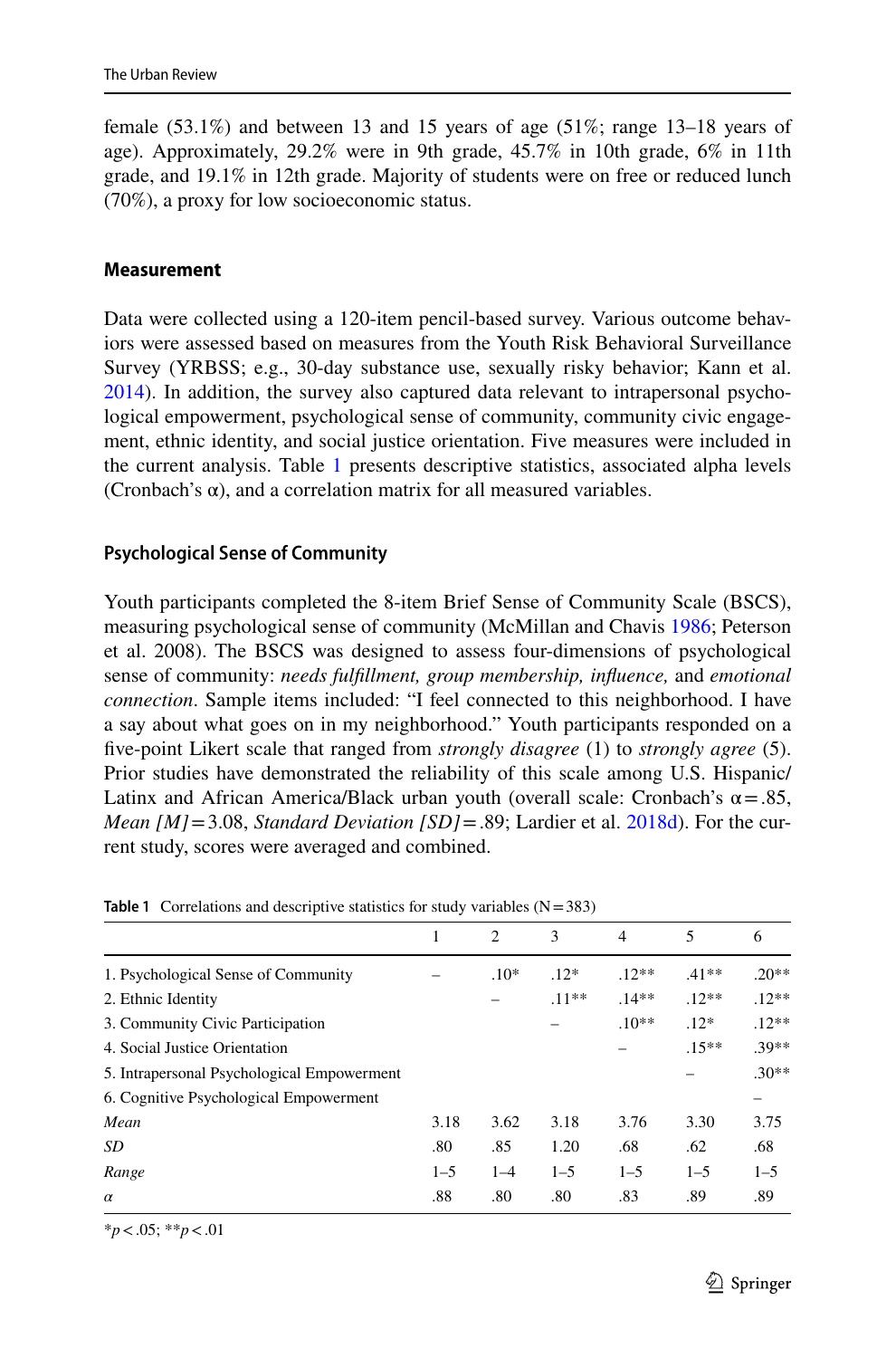# **Community Civic Participation**

Youth participants also reported on their community civic participation using a 5-item measure from the *Student Survey of Risk and Protective Factors/Community Participation scale* (Arthur et al. [2002](#page-16-14)). Sample item included: "How often do you go to meetings/engage in activities in your community?" Participants responded to items using a 4-point Likert scale ranging from *never* (1) to *almost every day* (4). Speer and Peterson [\(2000](#page-19-6)) demonstrated support for the reliability of this scale, and through Confrmatory Factor Analysis (CFA) identifed a single underlying participation scale. Scores were average and combined.

# **Ethnic Identity**

Youth participants responded on their ethnic identity using a 6-item ethnic identity measure. This measure was developed by the federal funding agency. Sample item included: "I participate in cultural practices of my own ethnic group." Participants responded to each item on a four-point Likert scale ranging from *strongly disagree* (1) to *strongly agree* (5). Prior studies have indicated support for this 6-item measure (e.g., Lardier et al. [2019a\)](#page-18-1). Scores were averaged and combined.

# **Social Justice Orientation**

Youth participants completed a 4-item scale that assessed identifcation as a justiceoriented citizen or an orientation to civic life and social issues that stress collective action to reduce injustices (Westheimer and Kahne [2004](#page-19-14)). Sample items included: "After high school, I will work with others to change unfair laws," and "I think it is important to challenge things that are not equal in society" (Flanagan et al. [2009\)](#page-17-18). Responses were collected using a 5-point Likert scale from *strongly disagree* (1) to *strongly agree* (5). Scores were averaged and combined.

## **Cognitive Psychological Empowerment**

Youth completed 14-items from the Cognitive Empowerment Scale (CES). Participants responded using a fve-point Likert scale ranging from *strongly disagree* (1) to *strongly agree* (5). Several studies have engaged in rigorous evaluations of the CES among various youth populations (e.g., urban youth, Portuguese Youth) and confrmed the factor structure of the CES encompassing three separate subscales: *power through relationships, nature of problem/political functioning* and *shaping ideologies* (e.g., Lardier et al. [2020;](#page-18-3) Rodrigues et al. [2018](#page-19-5); Speer et al. [2019](#page-19-18)). In these studies, Cronbach's alphas ranged from .77 to .89. Sample items included: "Only by working together can we (citizens) make changes in [city name]," and "When community members and students work for change, it doesn't take long for them to experience negative consequences." For the current study, the four-item measure of *power through relationships* (Cronbach's  $\alpha = .81$ ), the four-item measure of *nature of power/political functioning* (Cronbach's  $\alpha = .73$ ), and the six-item measure of *shaping ideologies* (Cronbach's  $\alpha = .81$ ) were averaged and combined.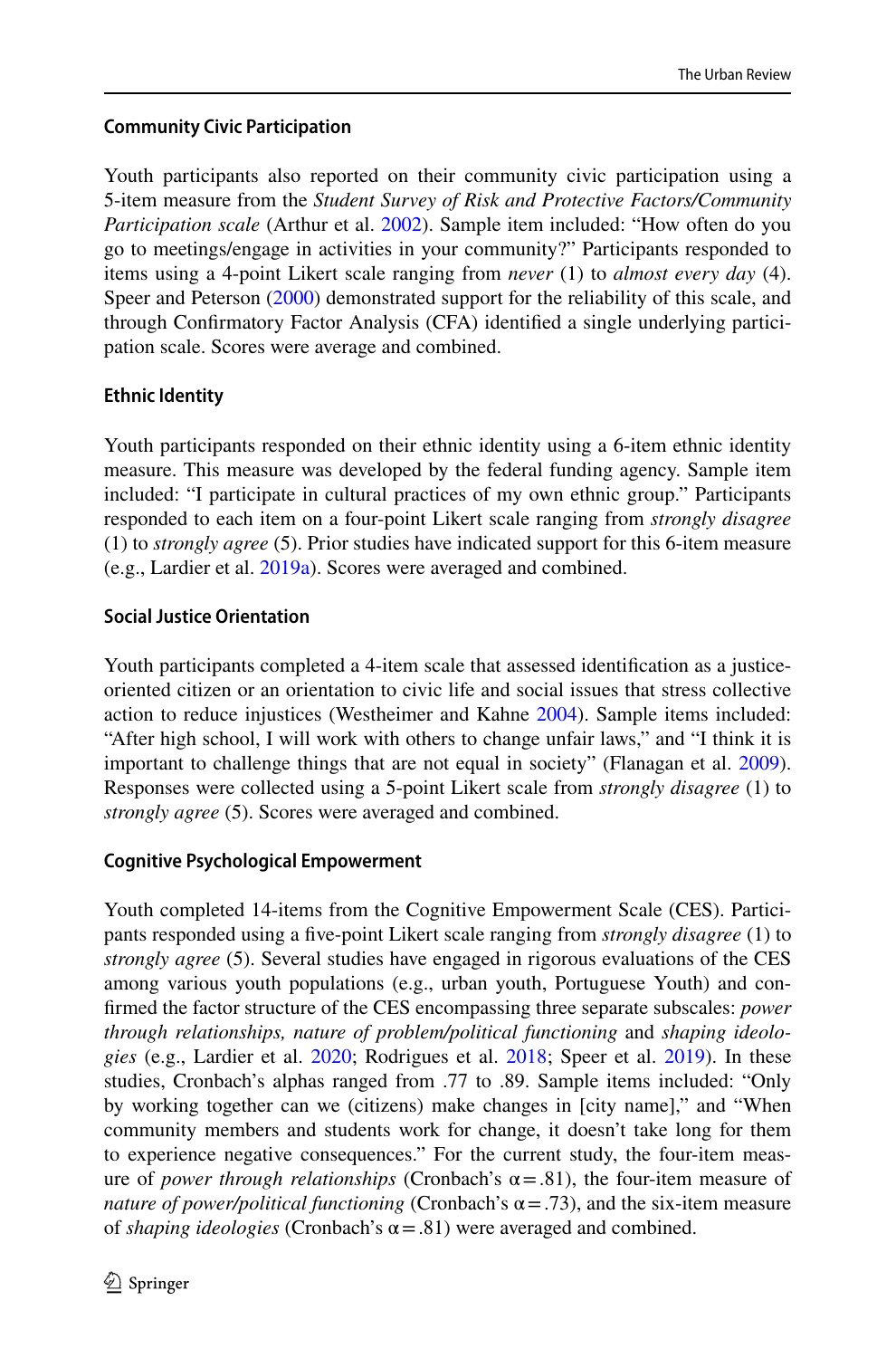#### **Intrapersonal Psychological Empowerment**

Youth participants completed the 17-item version of the SPCS-Y that measures intrapersonal psychological empowerment (Lardier et al. [2018c](#page-18-6); Peterson et al. [2011](#page-18-5)). Participants responded on a 5-point Likert scale ranging from *strongly disagree* (1) to *strongly agree* (5). Prior studies have engaged in rigorous evaluations of the SPCS-Y among youth samples and supported that the SPCS-Y encompasses two specifc subscales: *leadership competence* and *policy control* (Lardier et al. [2018c;](#page-18-6) Opara et al. [2019](#page-18-7); Peterson et al. [2011](#page-18-5)). In these studies, Cronbach's alphas ranged from .88 to .89. Sample items included: "I am a leader in groups," and "My friends and I can really understand what's going on with my community or school." For the current study, items from the 17-item measure were averaged and combined.

# **Data Analysis Plan**

#### **Preliminary Analysis**

Using Little's MCAR Test, data were examined for type and level of missingness. Analyses revealed that data were likely missing completely at random (MCAR)  $(\chi^2 = [df = 70]$  117.88,  $p = .12$ ). Missing data were handled using maximum likelihood (ML) estimations through AMOS SEM software. Handling missing data through AMOS SEM allows for a theoretically informed direct approach to missing data through modeling, opposed to other imputation methods, which can be designated as indirect (Byrne [2013\)](#page-16-15).

Next, normality, descriptive statistics, alpha level reliabilities (Cronbach's  $\alpha$ ), and a bivariate correlation matrix were examined. Data appeared to have relatively normal distribution (see Table [1\)](#page-8-0). No issues of multicollinearity were noted. No conspicuous outliers were noted. Analyses through AMOS SEM software examines the covariance matrix through ML estimations and sidesteps issues associated with infuential outliers that would impact model ft, normality, and limits the impact on parameter estimates (Hancock and Liu [2012\)](#page-17-19). *Gender, age, Hispanic/Latinx ethnicidentity*, and *African American/Black racial*-*identity* were examined for inclusion in path analysis model. No diferences were present between covariates and main analytic variables.

#### **Main Analytic Procedures**

Path analyses were conducted using ML procedures to analyze the variance–covariance matrix through AMOS SEM (Arbuckle [2013](#page-16-16)). Path analyses were used to examine the association community civic participation and psychological sense of community had on cognitive and intrapersonal psychological empowerment through both ethnic identity and social justice orientation (see Fig. [3\)](#page-11-0). Model fit is considered good if the  $\chi^2$  value is Non-significant, Comparative Fit Index (CFI) and Goodness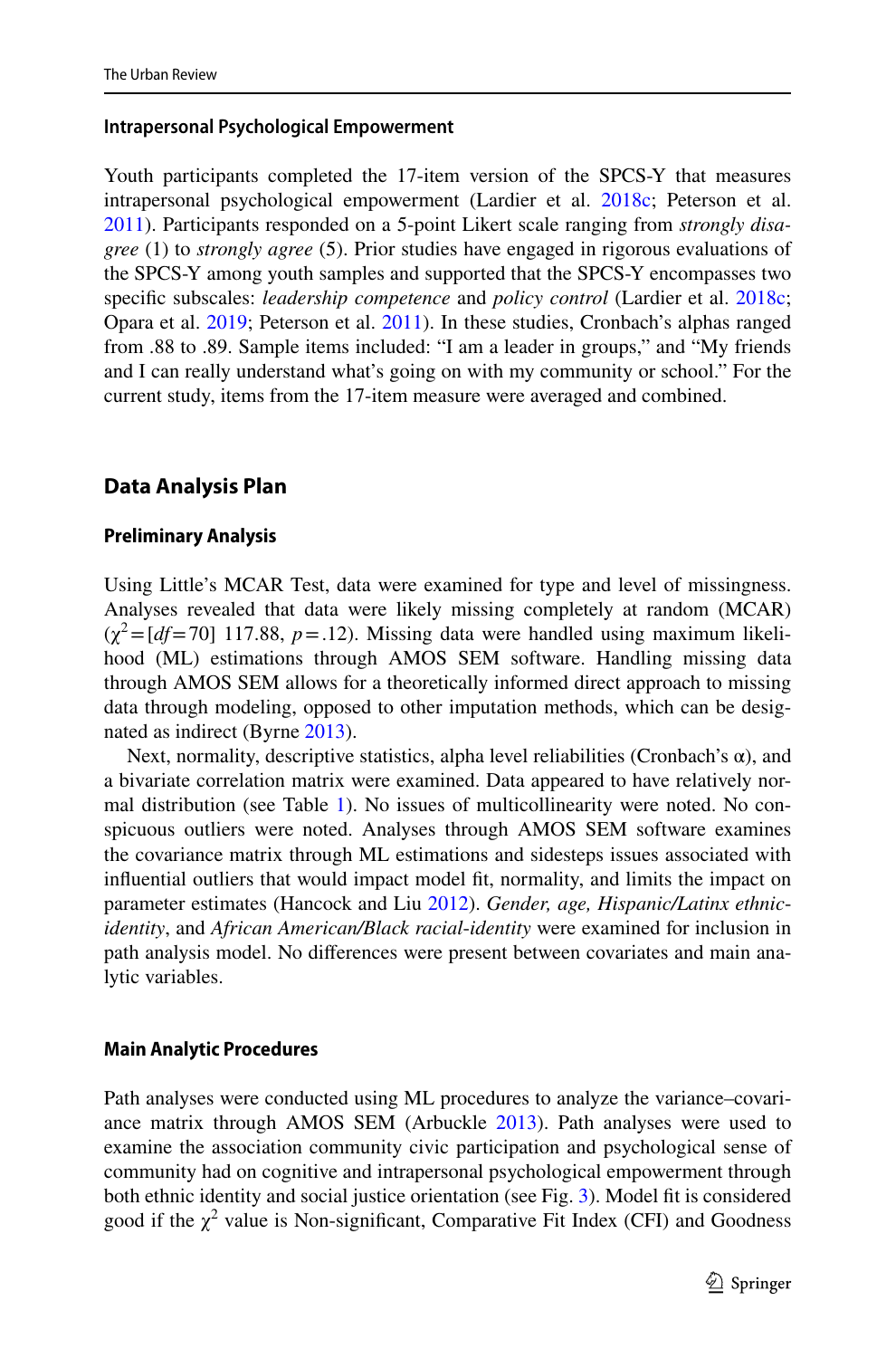

Model fit:  $\chi^2(1) = 1.13$ , p = .28; GFI=.99; AGFI=.97; CFI = .99; RMSEA = .03 (95% CI = .01, .04), AIC = 71.13 (Saturated = 72.00); BIC =  $269.21$  (Saturated =  $297.02$ )  $p < .05^*$ ,  $p < .01^{**}$ ,  $p < .001$ 

<span id="page-11-0"></span>**Fig. 3** Standardized beta weights of psychological sense of community and community civic engagement predicting intrapersonal psychological empowerment and cognitive psychological empowerment through ethnic identity and social justice orientation among youth of color  $(N=383)$ 

of Fit Index (GFI) are  $\geq .95$  (adequate if  $\geq .90$ ), the Root Mean Square Error of Approximation (RMSEA) is  $\leq$ .06 (adequate if  $\leq$ .08) (West et al. [2012](#page-19-19)). The Akaike Information Criterion (AIC) and Bayesian Information Criterion (BIC) were used to compare model ft between models (West et al. [2012](#page-19-19)). Bias-corrected bootstrap confdence intervals were also used to test the signifcance of the mediational associations through ethnic identity and social justice orientation. Bias-corrected bootstrap confdence intervals provide more accurate intervals for small samples (Efron and Tibshirani [1994\)](#page-16-17), skewed distributions of the indirect efect estimates (Mallinckrodt et al. [2006\)](#page-18-18), and improve the power of the test of the indirect efect (Shrout and Bolger [2002\)](#page-19-20).

Limitations are present with regard to examining mediation cross-sectionally (Kline [2015](#page-17-20)). Sensitivity analyses with alternative modeling specifcations were employed to address potential methodological biases associated with testing mediation cross-sectionally (Thompson [2000\)](#page-19-17). See Fig. [2](#page-7-0), for hypothesized alternative model.

## **Results**

All main analytic variables were correlated (see Table [1](#page-8-0)). See Fig. [3](#page-11-0) for over-identifed path model, which displays only statistically signifcant paths and presents standardized beta weights. The unconstrained model showed good overall model fit for the sample data:  $\chi^2$  (1)=1.13, *p* = .28; GFI = .99; AGFI = .97; CFI = .99; RMSEA =  $.03$  (95% CI  $.01$ ,  $.04$ ), AIC = 71.13 (Saturated = 72.00); BIC = 269.21  $(Saturated = 297.02)$ .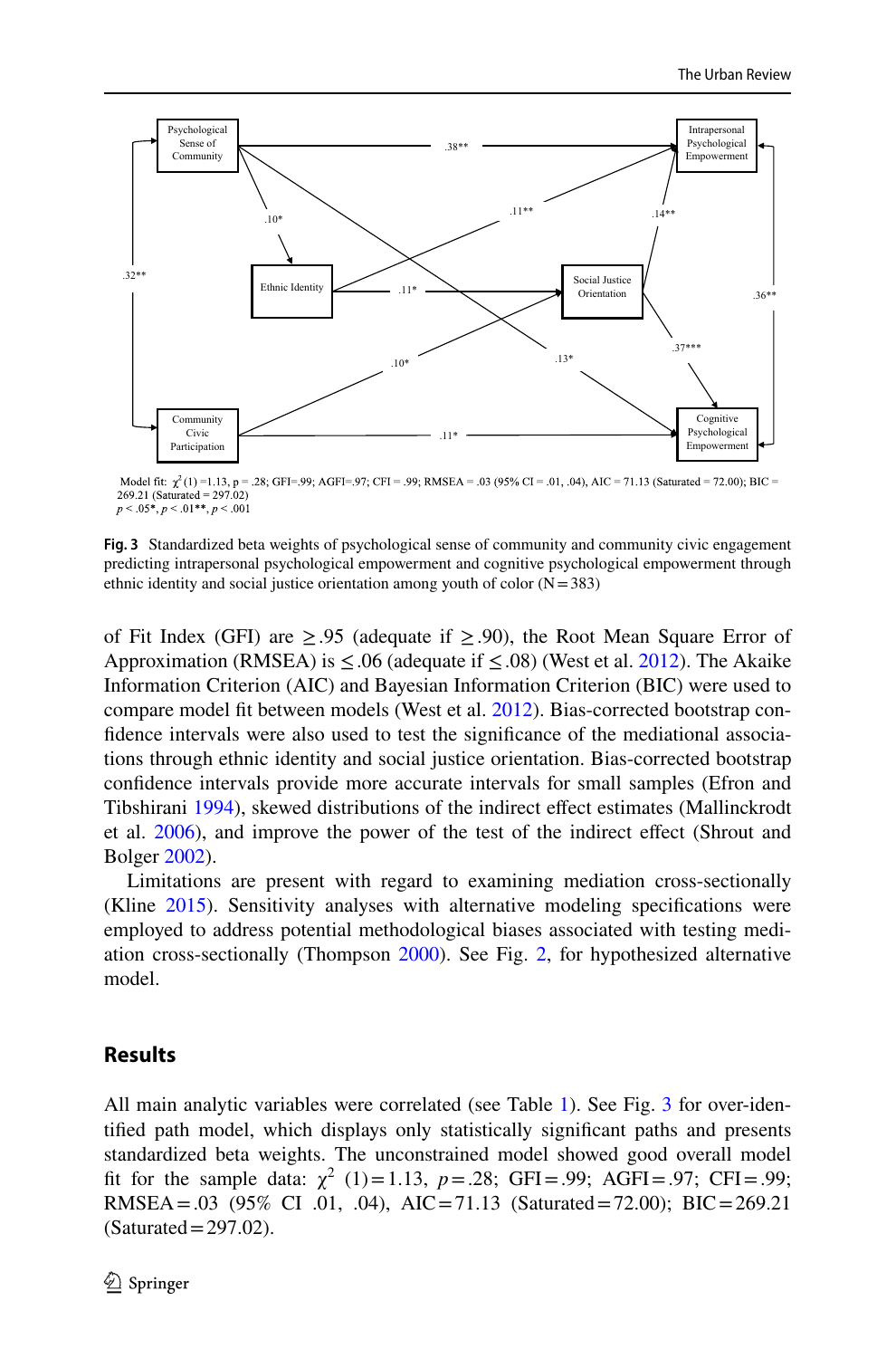Direct paths were present between psychological sense of community and ethnic identity ( $p < .05$ ), as well as both intrapersonal ( $p < .001$ ) and cognitive psychological empowerment  $(p < .01)$ . Community civic participation was directly associated with social justice orientation  $(p < .05)$  and cognitive psychological empowerment  $(p<.05)$ ; no direct paths were present to ethnic identity and intrapersonal psychological empowerment. Ethnic identity had a direct relationship with social justice orientation ( $p < .001$ ), intrapersonal psychological empowerment ( $p < .01$ ), and cognitive psychological empowerment  $(p < .001)$ . Social justice orientation was directly linked to both intrapersonal  $(p < .001)$  and cognitive psychological empowerment  $(p < .001)$ .

Using bias-corrected bootstrap confdence intervals, the following indirect associations were present through ethnic identity: Community civic participation and both cognitive (indirect effect = .03,  $95\%$  CIs .01–.04,  $p = .02$ ) and intrapersonal psychological empowerment (indirect efect=.03, 95% CIs .01–.04, *p*=.03); psychological sense of community and both cognitive (indirect efect=.04, 95% CIs .01–.05,  $p = .02$ ) and intrapersonal psychological empowerment (indirect effect = .03, 95% CIs .01–.04,  $p = .03$ ). The following indirect relationships were also present through social justice orientation: community civic participation and both cognitive (indirect effect = .05,  $95\%$  CIs .01–.07,  $p = .05$ ) and intrapersonal psychological empowerment (indirect effect=.02,  $95\%$  CIs .01–.04,  $p = .04$ ); psychological sense of community and both cognitive (indirect efect=.04, 95% CIs .01–.04, *p*=.04) and intrapersonal psychological empowerment (indirect efect=.02, 95% CIs .01–.04,  $p = .04$ ).

The decompensation of efects indicated that ethnic identity mediated approximately 33% of the efect between community civic participation and both cognitive and intrapersonal psychological empowerment, as well as 13% and 10% of the efect psychological sense of community had on both cognitive and intrapersonal psychological empowerment, respectively. Social justice orientation mediated approximately 83% of the efect community civic participation had on both cognitive and intrapersonal psychological empowerment. Social justice orientation mediated approximately 27% of the efect psychological sense of community had on cognitive psychological empowerment and 31.7% of the efect on intrapersonal psychological empowerment.

Analyses of the alternative model (Fig. [2](#page-7-0)) indicated that the overall model ft to the data was less than adequate, when compared to that of the original model. Fit indices were as follows:  $\chi^2$  (1)=2.15, *p* = 0.01. Both were outside the range of acceptable model-to-data ft. The other ft indices also indicated less than adequate model ft. The RMSEA, .10 (90% CI .08, .15), GFI=.93, AGFI=.94, TLI=.86,  $AIC = 55.23$  (Saturated = 72.00); BIC = 269.21 (Saturated = 297.02). Comparing the AIC and BIC, the hypothesized model provided the best ft to the sample data, with the AIC (71.13) for the hypothesized model closest to the saturated model of 72.00, which indicates that the hypothesized model provided a better ft to the sample data (West et al. [2012](#page-19-19)). The BIC was 269.21 for the hypothesized model and 289.90 for the alternative model, with a diference greater than 10.00 present, indicating that the hypothesized model with the lower BIC had a better model-ft (West et al. [2012\)](#page-19-19). Based on these fndings, the most probable order of association is that psychological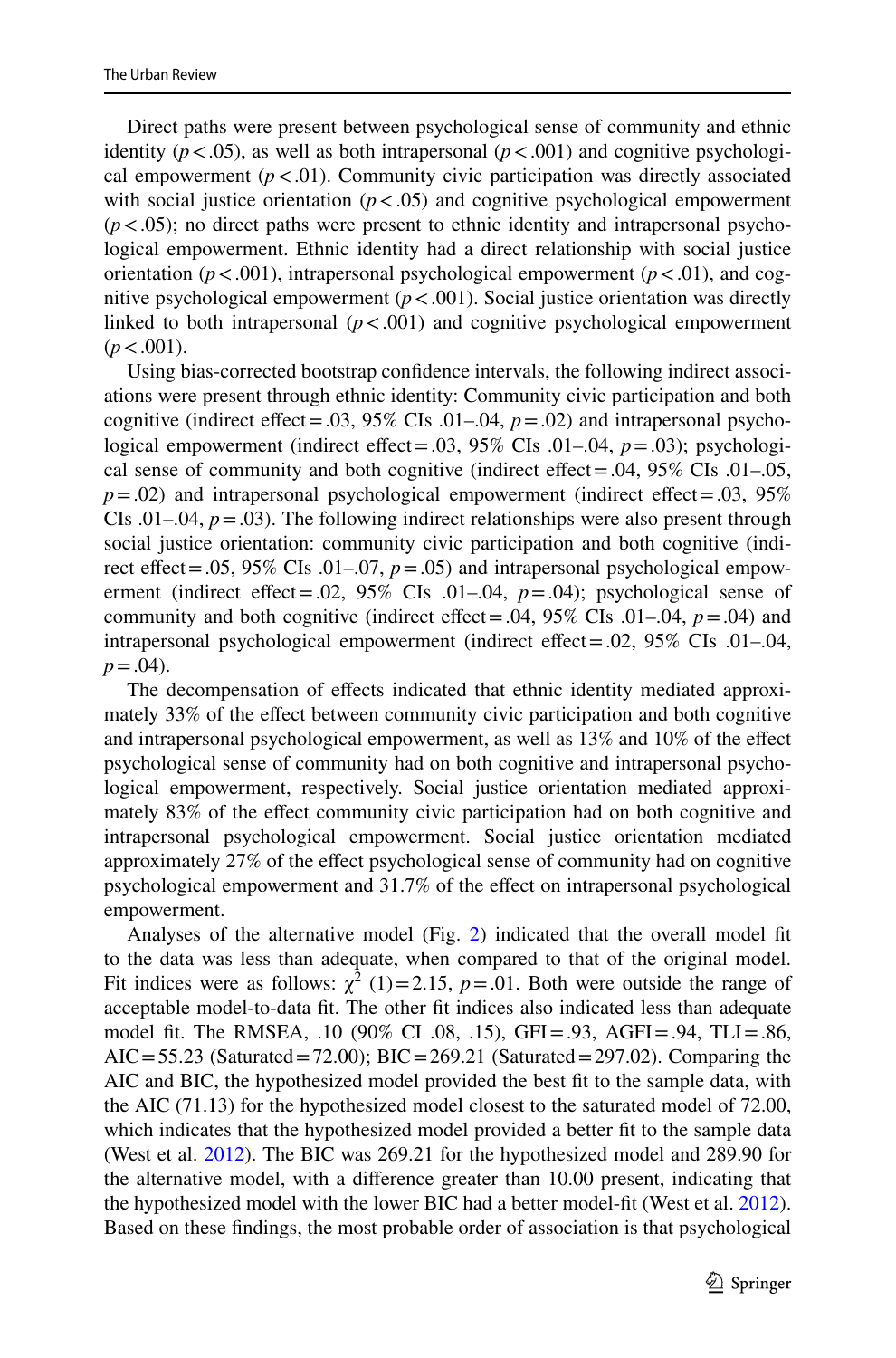sense of community and community civic participation have an association with both cognitive and intrapersonal psychological empowerment through both ethnic identity and social justice orientation.

### **Discussion**

First, our fndings revealed that both ethnic identity and social justice orientation mediated the association between community civic participation and psychological sense of community and both intrapersonal and cognitive psychological empowerment. Specifcally, ethnic identity mediated the association psychological sense of community had on intrapersonal psychological empowerment and social justice orientation, which provides preliminary evidence indicating that psychological sense of community is positively associated with ethnic identity development and has a connection to youth's perceived intrapersonal psychological empowerment (Lardier [2018](#page-17-6), [2019](#page-17-7)). Results also show that participation in one's ethnic group may make one more interested in civic life, addressing social issues that stress collective action to reduce injustices, and be more critically aware of the sociopolitical environment. It is reasonable to conclude that psychological sense of community or community belongingness may be predictive of collective social group identity, which in-turn leads to critical awareness and perceived ability to enact actionable change (Christens et al. [2018](#page-16-0); Gutierrez [1989](#page-17-10); Lardier [2019](#page-17-7); Lardier et al. [2019a,](#page-18-1) [b\)](#page-18-2).

Regarding community civic participation, social justice orientation mediated 57% and 50% of the relationship with both intrapersonal and cognitive psychological empowerment, respectively. These fndings point toward the role community civic participation has in drawing attention to social injustices and promoting youth's critical awareness of issues within the sociopolitical domain, as well as youth's perceived ability to enact change (Christens et al. [2018;](#page-16-0) Diemer and Rapa [2016;](#page-16-1) Lardier et al. [2019a,](#page-18-1) [b\)](#page-18-2). If we consider both empowerment and models of critical consciousness, community civic participation infuences individuals' awareness of social injustices and their awareness of their social world, how power is generated and maintained, and their perceived ability to be leaders and enact change in the sociopolitical domain (Diemer and Rapa [2016](#page-16-1); Lardier [2019](#page-17-7)). As Luque-Ribelles and Portillo [\(2009](#page-18-19)) stress, through community civic participation, people change along with their relationships in their context, are critically aware of power, learn how to enact sociopolitical change, and rupture hierarchical structures of inequality. Hence, community civic participation "broadens the spectrum of traditional youth development", promoting youth critical awareness and activism (Kwon [2013,](#page-17-21) p. 19).

Second, results display the theoretical path between both ethnic identity and both intrapersonal and cognitive psychological empowerment, as well as to a social justice orientation. Of interest was the relationship ethnic identity had with social justice orientation and indirectly with both intrapersonal and cognitive psychological empowerment. These fndings provide preliminary evidence on the empirical role of ethnic identity among dimensions of empowerment and related mechanisms, including social justice orientation. In particular, results showed that individuals with stronger internalized perceptions of their ethnic identity may experience empowered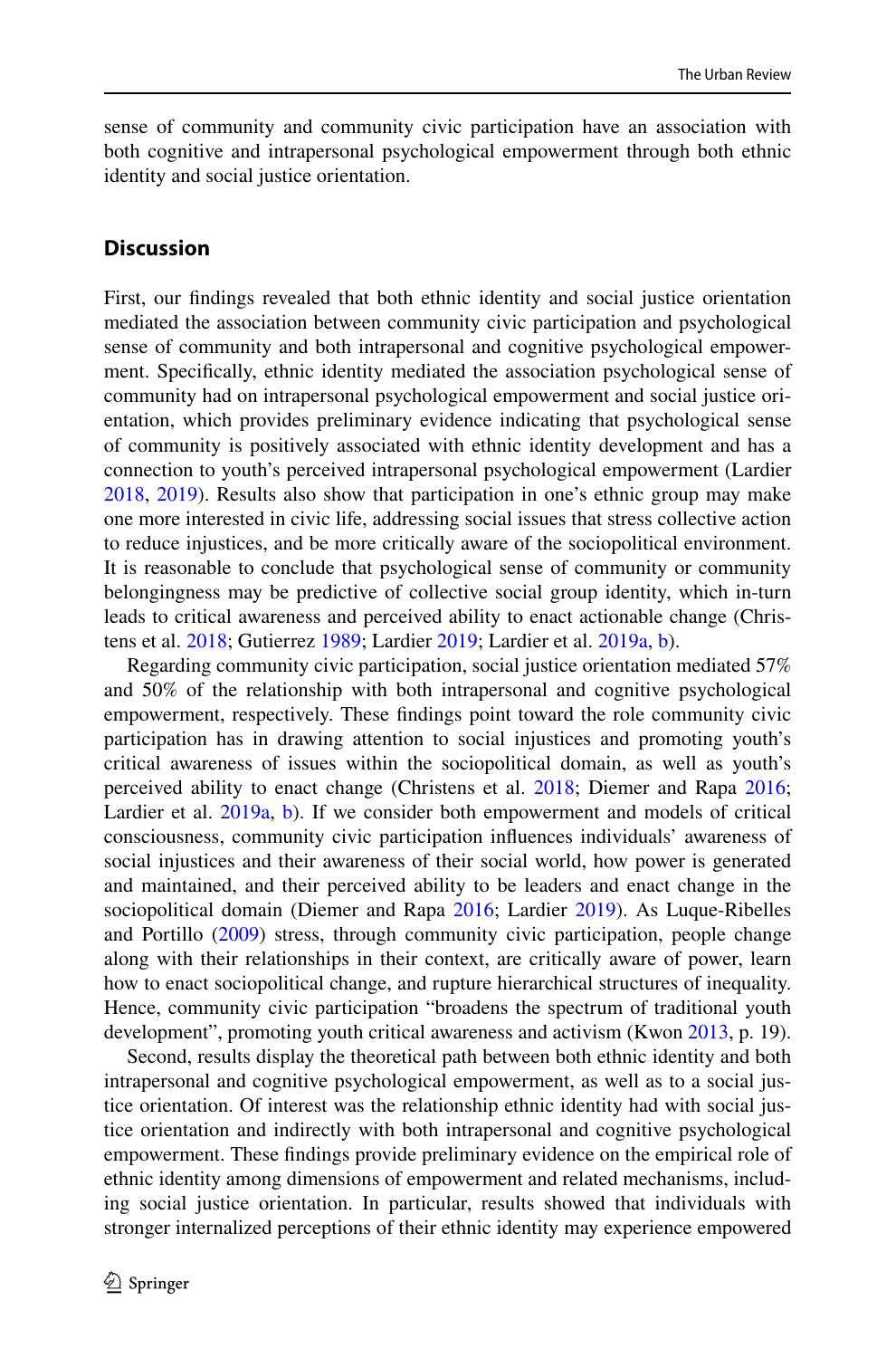ways of thinking and feeling, and that these perceptions may be mediated through an awareness of social injustices (Christens et al. [2018;](#page-16-0) Gutierrez [1989](#page-17-10); Lardier [2018,](#page-17-6) [2019](#page-17-7); Umana-Taylor et al. [2014](#page-19-12)). For that reason, urban youth of color who are provided access to community participation activities and have a strong psychological sense of community may develop a stronger ethnic identity, which limits perceived feelings of isolation and augments psychological empowerment (Lardier [2019\)](#page-17-7). In addition, urban youth of color with strong ethnic group identities may be aware of social injustices, due to the intersection of their marginalized identities and living in under-served, segregated communities that require that these youth be critically aware of their social circumstances (Christens et al. [2018](#page-16-0); Lardier et al. [2019a,](#page-18-1) [b;](#page-18-2) Speer and Peterson [2000\)](#page-19-6).

The relationships identifed, heretofore, specify the importance of supportive community environments and community civic participation in promoting ethnic group identity, a social justice orientation, and in-turn aspects of empowerment that relate to perceived ability to enact social change and a critical awareness of power and social inequality. We can discern that participation in civic engagement and the formation of a positive sense of community may shift adolescent developmental pathways and form a cascading efect, wherein youth pursue "thoughtful strategies for social change [and] may simultaneously empower youth to view themselves and personal trajectories diferently" (Strobel et al., p. 198). Said in a diferent way, youth who are granted opportunities for civic engagement and who develop a sense of belongingness may be aware of injustices and social issues, and in-turn develop conceptions for justice, equity, and change.

#### **Implications for Youth Programming**

Youth-based organizations are often stymied in their ability to engage youth in critical and empowering ways of being (Kwon  $2013$ ). This is due to funding mechanisms stressing an individualized focus of youth development, opposed to stressing collective action and youth organizing as important components to how youth make meaning in their lives and engage their social world (Kwon [2013\)](#page-17-21). An important question for youth-based community programs is how to foster not only youth belongingness, but also community civic participation, ethnic identity, and a critical awareness of social injustices in order to understand and challenge power and feel capable of enacting change in the sociopolitical realm.

Findings provide insight into the importance of providing youth opportunities for direct civic engagement and fostering a sense of belongingness to facilitate ethnicgroup identity, critical awareness, and sociopolitical agency. Constructing youth as social and political participants is not about "citizens in the making" but instead realizing that when given the opportunity youth are capable of political agency and activism. This broadens our understanding of youth development and realizes the critical juncture empowerment can have in promoting social belongingness and aspects of critical consciousness (Christens et al. [2018](#page-16-0)). It is important to incorporate youth in various types of community projects and opportunities for social engagement to develop outcomes examined in this study (Lardier et al. [2019a,](#page-18-1) [b\)](#page-18-2).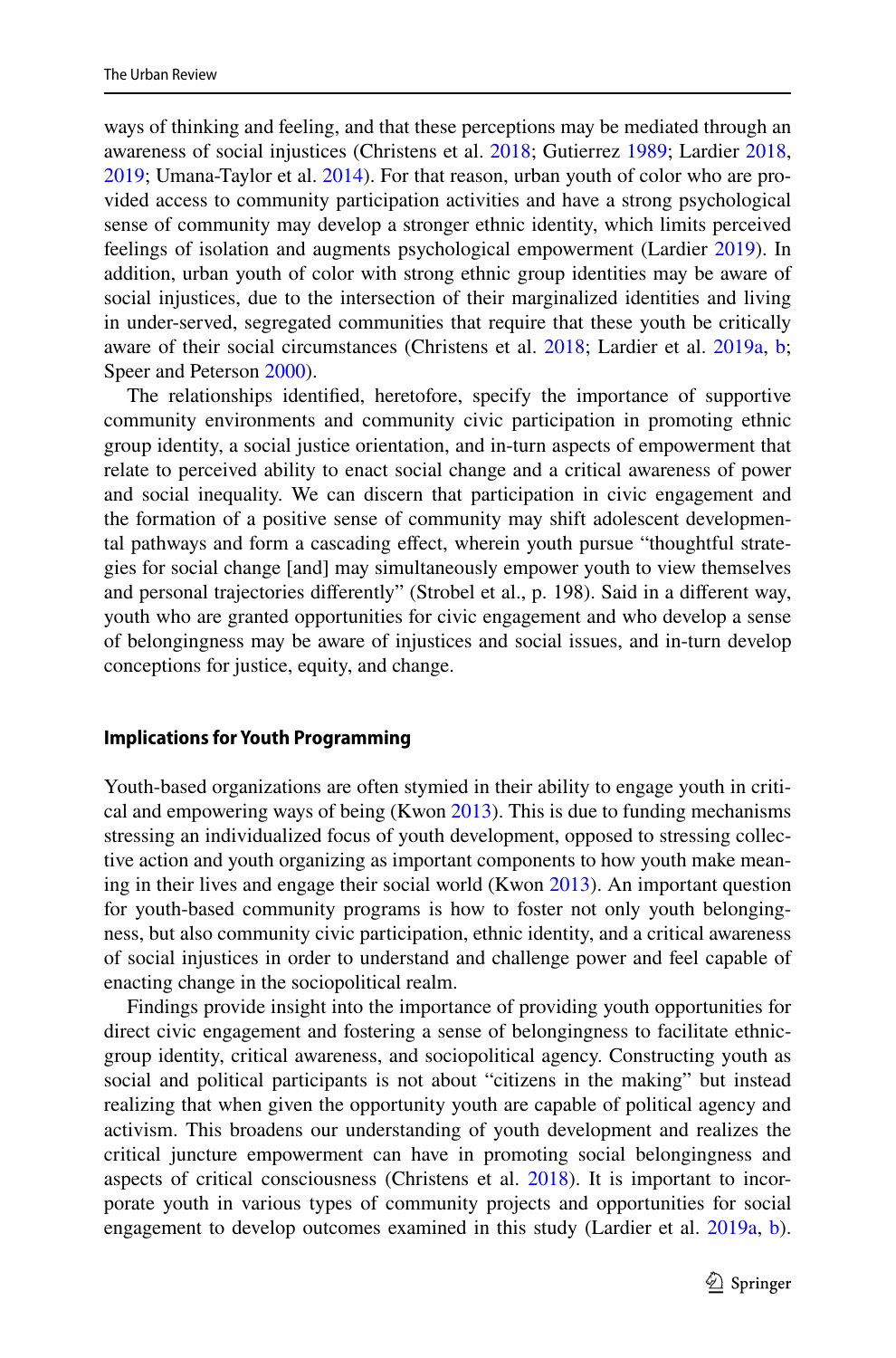Youth-based community programs that fnd perceptive ways of engaging youth outside of the requirements of their funding stream can be useful locations to develop politically active and engaged actors of young people (Lardier et al. [2019a,](#page-18-1) [b\)](#page-18-2).

### **Limitations**

There were several limitations to the study. First the study was cross-sectional; therefore, the direction of effects and mediational effects cannot be firmly established. While important results were identifed, future research needs to replicate fndings using mediation analyses longitudinally. Such analyses would help to uncover developmental processes and further unpack the temporal order of variables overtime (Kline [2015](#page-17-20)). While one study has examined two waves of data focused on community participation and psychological empowerment, as part of a larger evaluation study (Christens et al. [2011](#page-16-10)), research is needed that examines empowerment constructs longitudinally. Second, given the heterogeneity present within Hispanic/ Latinx and African American/Black populations, future research should examine within-group diferences. This would allow for a nuanced inspection of the mechanisms tested in this study and expand our understanding of the empowerment literature. And third, although two dimensions of psychological empowerment were examined in this study (i.e., intrapersonal and cognitive psychological empowerment), which is unique, the Cognitive Empowerment Scale (CES) specifcally used to examine cognitive psychological empowerment has not been thoroughly validated among diverse groups of youth (exceptions include Lardier et al. [2020\)](#page-18-3). Future research is urged to validate the CES among various groups of youth, as well as the entire psychological empowerment nomological structure (exceptions include Rodrigues et al. [2018](#page-19-5)).

## **Conclusion**

Despite these limitations, this study contributes to the current literature that considers how to develop youth empowerment, particularly youth psychological empowerment. Findings display that community civic participation, psychological sense of community, ethnic identity and social justice orientation may infuence not only youth development, but also in how youth develop psychological empowerment. The results provide an argument for youth to be actively involved in the sociopolitical realm and as change agents within their community. Notably, this study moves away from an 'at-risk' perspective and instead examines the ways in which we can empower youth to be change agents. As researchers and practitioners of positive youth development, "we must consider the empowering cultural wealth within and among urban youth and their communities," create community and youth partnerships (Lardier [2019](#page-17-7), p. 100).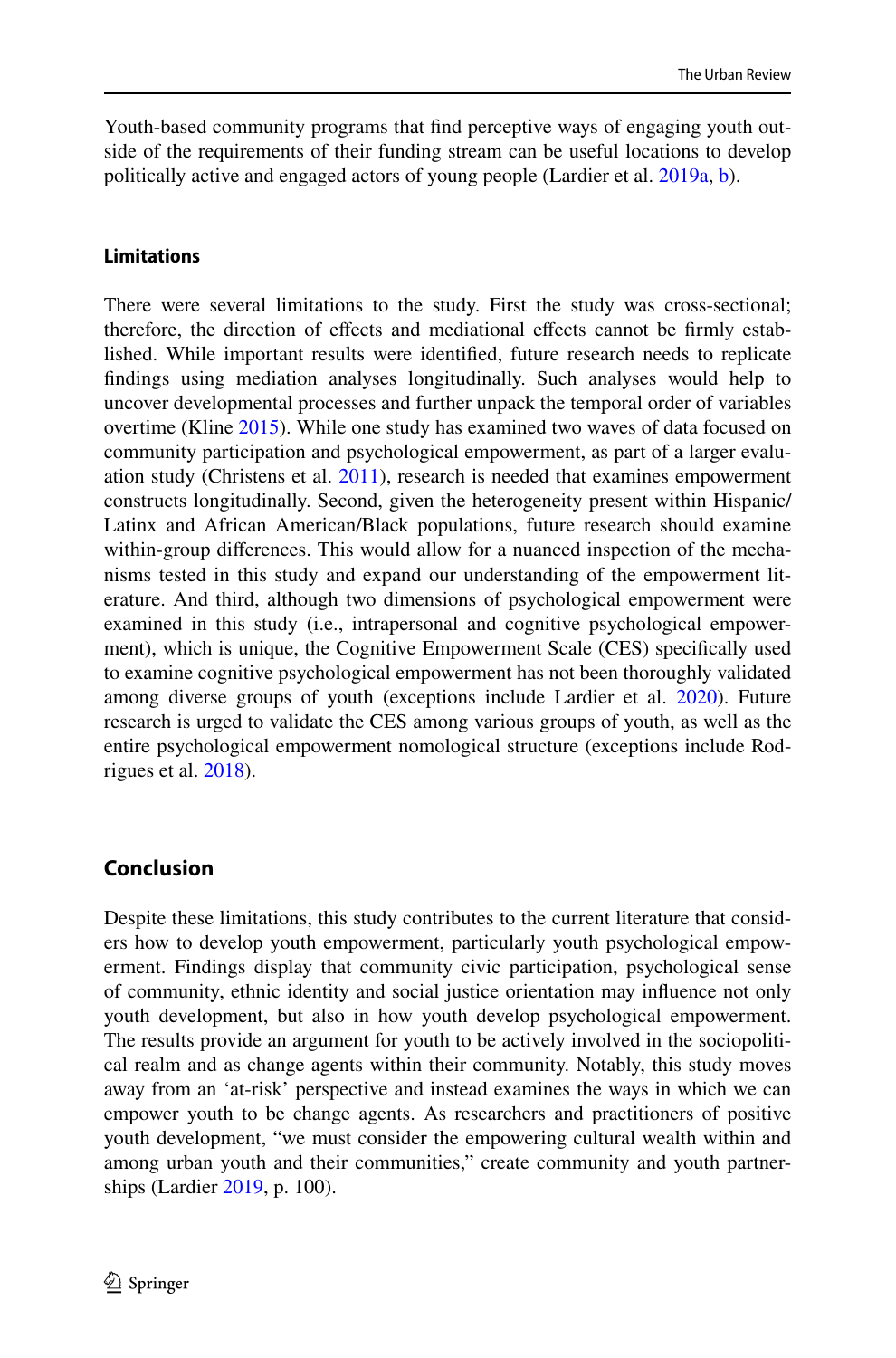**Funding** U.S. Department of Health and Human Services (HHS), Substance Abuse and Mental Health Services Administration (SAMHSA), Center for Substance Abuse Prevention (CSAP), Grant No. SP-15104.

#### **Compliance with Ethical Standards**

**Confict of interest** No potential confict of interest was reported by the authors. Ijeoma Opara (or second co-author) received funding from the National Institute on Drug Abuse (5T32 DA007233) training grant as a predoctoral fellow. Points of view, opinions, and conclusions in this paper do not necessarily represent the official position of the U.S. Government.

# **References**

<span id="page-16-16"></span>Arbuckle, J. L. (2013). *Amos 22 user's guide*. Chicago, IL: SPSS.

- <span id="page-16-14"></span>Arthur, M. W., Hawkins, J. D., Pollard, J. A., Catalano, R. F., & Baglioni, A. J., Jr. (2002). Measuring risk and protective factors for substance use, delinquency, and other adolescent problem behaviors: The communities that care youth survey. *Evaluation Review, 26*(6), 575–601. [https://doi.](https://doi.org/10.1177/019384102237850) [org/10.1177/019384102237850](https://doi.org/10.1177/019384102237850).
- <span id="page-16-9"></span>Blevins, B., LeCompte, K. N., & Bauml, M. (2018). Developing students' understandings of citizenship and advocacy through action civics. *Social Studies Research and Practice, 13*(2), 185–198.
- <span id="page-16-15"></span>Byrne, B. M. (2013). *Structural equation modeling with AMOS: Basic concepts, applications, and programming* (2nd ed.). New York, NY: Routledge.
- <span id="page-16-12"></span>Candelario, G. E. (2007). *Black behind the ears: Dominican racial identity from museums to beauty shops*. Durham, NC: Duke University Press.
- <span id="page-16-13"></span>Cattaneo, L. B., & Chapman, A. R. (2010). The process of empowerment: A model for use in research and practice. *American Psychologist, 65*(7), 646–659. [https://doi.org/10.1037/a0018854.](https://doi.org/10.1037/a0018854)
- <span id="page-16-3"></span>Chan, W. Y., Ou, S. R., & Reynolds, A. J. (2014). Adolescent civic engagement and adult outcomes: An examination among urban racial minorities. *Journal of Youth and Adolescence, 43*(11), 1829–1843. [https://doi.org/10.1007/s10964-014-0136-5.](https://doi.org/10.1007/s10964-014-0136-5)
- <span id="page-16-5"></span>Christens, B. D. (2012). Toward relational empowerment. *American Journal of Community Psychology, 50*(1–2), 114–128. [https://doi.org/10.1007/s10464-011-9483-5.](https://doi.org/10.1007/s10464-011-9483-5)
- <span id="page-16-2"></span>Christens, B. D. (2019). *Community power and empowerment*. Oxford: Oxford University Press.
- <span id="page-16-0"></span>Christens, B. D., Byrd, K., Peterson, N. A., & Lardier, D. T. (2018). Critical hopefulness among urban high school students. *Journal of Youth and Adolescence, 47*(8), 1649–1662.
- <span id="page-16-6"></span>Christens, B. D., Collura, J. J., & Tahir, F. (2013). Critical hopefulness: A person-centered analysis of the intersection of cognitive and emotional empowerment. *American Journal of Community Psychology, 52*(1–2), 170–184. <https://doi.org/10.1007/s10464-013-9586-2>.
- <span id="page-16-11"></span>Christens, B. D., Krauss, S. E., & Zeldin, S. (2016). Malaysian validation of a sociopolitical control scale for youth. *Journal of Community Psychology, 44*(4), 531–537.<https://doi.org/10.1002/jcop.21777>.
- <span id="page-16-10"></span>Christens, B. D., Peterson, N. A., & Speer, P. W. (2011). Community participation and psychological empowerment: Testing reciprocal causality using a cross-lagged panel design and latent constructs. *Health Education & Behavior, 38*(4), 339–347. [https://doi.org/10.1177/1090198110372880.](https://doi.org/10.1177/1090198110372880)
- <span id="page-16-7"></span>Crocetti, E., Jahromi, P., & Meeus, W. (2012). Identity and civic engagement in adolescence. *Journal of Adolescence, 35*(3), 521–532. [https://doi.org/10.1016/j.adolescence.2011.08.003.](https://doi.org/10.1016/j.adolescence.2011.08.003)
- <span id="page-16-1"></span>Diemer, M. A., & Rapa, L. J. (2016). Unraveling the complexity of critical consciousness, political efficacy, and political action among marginalized adolescents. *Child Development, 87*(1), 221–238.
- <span id="page-16-4"></span>Dinzey-Flores, Z. Z., Lloréns, H., López, N., & Quiñones, M. (2019). Black Latina womanhood: From Latinx fragility to empowerment and social justice praxis. *WSQ: Women's Studies Quarterly, 47*(3), 321–327.
- <span id="page-16-17"></span>Efron, B., & Tibshirani, R. J. (1994). *An introduction to the bootstrap*. CRC Press.
- <span id="page-16-8"></span>Elfassi, Y., Braun-Lewensohn, O., Krumer-Nevo, M., & Sagy, S. (2016). Community sense of coherence among adolescents as related to their involvement in risk behaviors. *Journal of Community Psychology, 44*(1), 22–37. <https://doi.org/10.1002/jcop.21739>.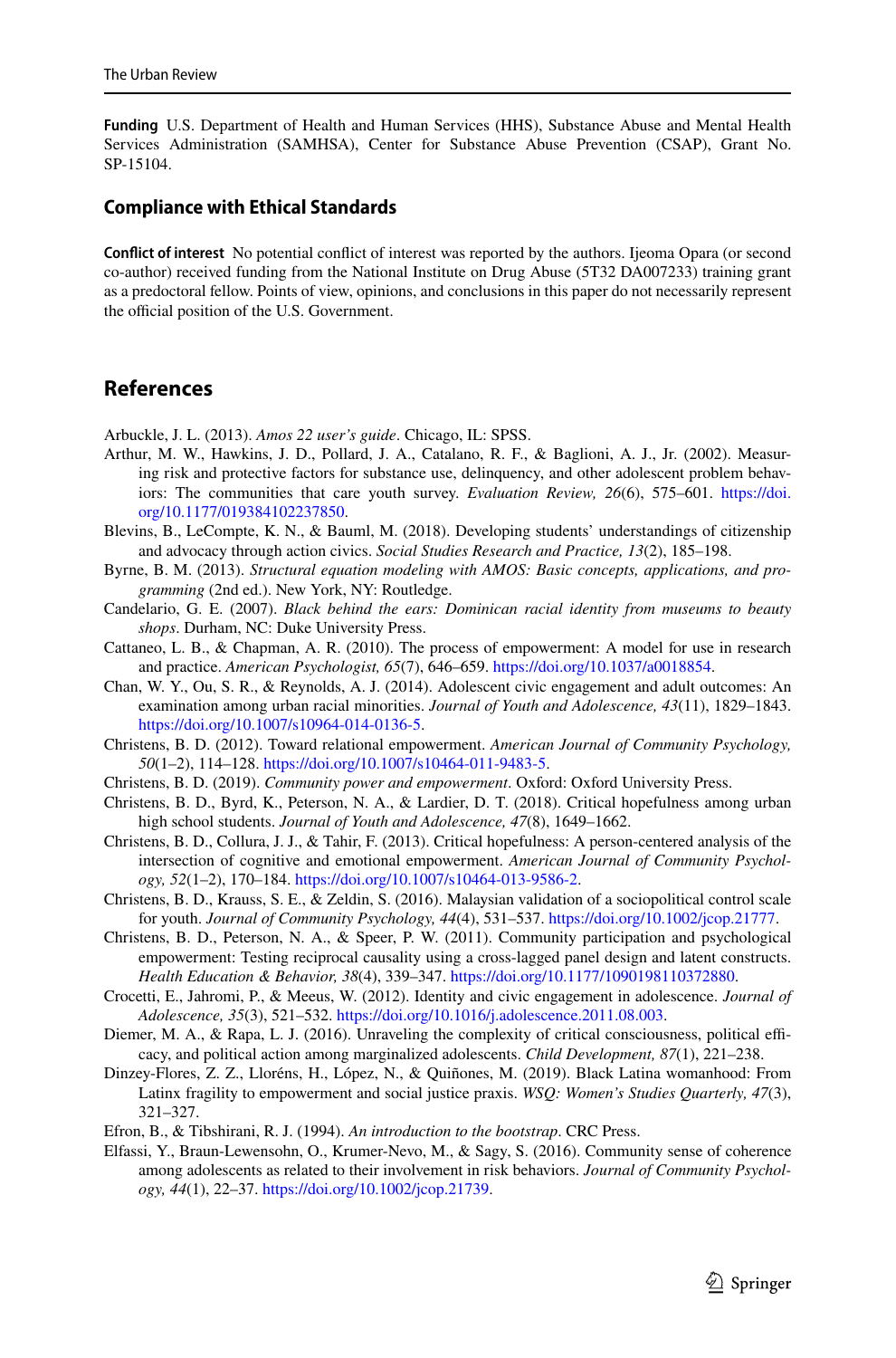- <span id="page-17-2"></span>Finlay, A. K., & Flanagan, C. (2013). Adolescents' civic engagement and alcohol use: Longitudinal evidence for patterns of engagement and use in the adult lives of a British cohort. *Journal of Adolescence, 36*(3), 435–446. <https://doi.org/10.1016/j.adolescence.2013.01.006>.
- <span id="page-17-12"></span>Fisher, S., Reynolds, J. L., Hsu, W.-W., Barnes, J., & Tyler, K. (2014). Examining multiracial youth in context: Ethnic identity development and mental health outcomes. *Journal of youth and adolescence, 43*(10), 1688–1699.
- <span id="page-17-18"></span>Flanagan, C. A., Syvertsen, A. K., Gill, S., Gallay, L. S., & Cumsille, P. J. J. o. y. a. a. (2009). Ethnic awareness, prejudice, and civic commitments in four ethnic groups of American adolescents. *Journal of Youth and Adolescence, 38*(4), 500–518.
- <span id="page-17-8"></span>Forenza, B., & Lardier, D. T., Jr. (2017). Sense of community through supportive housing among foster care alumni. *Child & Youth Care Forum, 95*(2), 91–116.
- <span id="page-17-16"></span>Garcia-Reid, P., Hamme Peterson, C., Reid, R. J., & Peterson, N. A. (2013). The protective efects of sense of community, multigroup ethnic identity, and self-esteem against internalizing problems among Dominican youth: Implications for social workers. *Social Work in Mental Health, 11*(3), 199–222. <https://doi.org/10.1080/15332985.2013.774923>.
- <span id="page-17-9"></span>Gattino, S., De Piccoli, N., Fassio, O., & Rollero, C. (2013). Quality of life and sense of community. A study on health and place of residence. *Journal of Community Psychology, 41*(7), 811–826. <https://doi.org/10.1002/jcop.21575>.
- <span id="page-17-0"></span>Ginwright, S. (2015). *Hope and healing in urban education: How urban activists and teachers are reclaiming matters of the heart*. London: Routledge.
- <span id="page-17-11"></span>Ginwright, S., Cammarota, J., & Noguera, P. (2006). *Beyond resistance!: Youth activism and community change: New democratic possibilities for practice and policy for America's youth*. London: Routledge Taylor & Francis Group.
- <span id="page-17-14"></span>Ginwright, S., & James, T. (2002). From assets to agents of change: Social justice, organizing, and youth development. *New Directions for Student Leadership, 2002*(96), 27–46.
- <span id="page-17-15"></span>Giovannelli, I., Pacilli, M. G., Pagliaro, S., Tomasetto, C., & Barreto, M. (2018). Recalling an unfair experience reduces adolescents' dishonest behavioral intentions: The mediating role of justice sensitivity. *Social Justice Research, 31*(1), 23–40.
- <span id="page-17-10"></span>Gutierrez, L. (1989). Critical consciousness and Chicano identity: An exploratory analysis. In G. Romero (Ed.), *Estudios Chicanos and the politics of community* (pp. 35–53). Berkeley, CA: NACS (National Association for Chicano Studies) Press.
- <span id="page-17-13"></span>Gutierrez, L. M. (1995). Understanding the empowerment process: Does consciousness make a diference? *Social Work Research, 19*(4), 229–237.
- <span id="page-17-19"></span>Hancock, G. R., & Liu, M. (2012). Bootstrapping standard errors and data-model ft statistics in structural equation modeling. In R. H. Hoyle (Ed.), *Handbook of structural equation modeling* (pp. 296–324). New York, NY: Guilford Press.
- <span id="page-17-4"></span>Hipolito-Delgado, C. P., & Zion, S. (2015). Igniting the fre within marginalized youth: The role of critical civic inquiry in fostering ethnic identity and civic self-efcacy. *Urban Education*. [https://](https://doi.org/10.1177/0042085915574524) [doi.org/10.1177/0042085915574524.](https://doi.org/10.1177/0042085915574524)
- <span id="page-17-3"></span>Hope, E. C. (2016). Preparing to participate: The role of youth social responsibility and political efficacy on civic engagement for Black early adolescents. *Child Indicators Research, 9*(3), 609–630.
- <span id="page-17-5"></span>Hope, E. C., & Bañales, J. (2019). Black early adolescent critical refection of inequitable sociopolitical conditions: A qualitative investigation. *Journal of Adolescent Research, 34*(2), 167–200.
- <span id="page-17-1"></span>Itzhaky, H., & York, A. S. (2000). Sociopolitical control and empowerment: An extended replication. *Journal of Community Psychology, 28,* 407–415. [https://doi.org/10.1002/1520-6629.](https://doi.org/10.1002/1520-6629)
- <span id="page-17-17"></span>Kann, L., Kinchen, S., Shanklin, S. L., Flint, K. H., Hawkins, J., Harris, W. A., et al. (2014). *Youth risk behavior survey (YRBS) 2015 standard questionnaire item rationale*. Atlanta, GA: Centers for Disease Control and Prevention.
- <span id="page-17-20"></span>Kline, R. B. (2015). The mediation myth. *Basic and Applied Social Psychology, 37*(4), 202–213.
- <span id="page-17-21"></span>Kwon, S. A. (2013). *Uncivil youth: Race, activism, and afrmative governmentality*. Duke University Press.
- <span id="page-17-6"></span>Lardier, D. T., Jr. (2018). An examination of ethnic identity as a mediator of the efects of community participation and neighborhood sense of community on psychological empowerment among urban youth of color. *Journal of Community Psychology*. [https://doi.org/10.1002/jcop.21958.](https://doi.org/10.1002/jcop.21958)
- <span id="page-17-7"></span>Lardier, D. T., Jr. (2019). Substance use among urban youth of color: Exploring the role of communitybased predictors, ethnic identity, and intrapersonal psychological empowerment. *Cultural Diversity and Ethnic Minority Psychology, 25*(1), 91.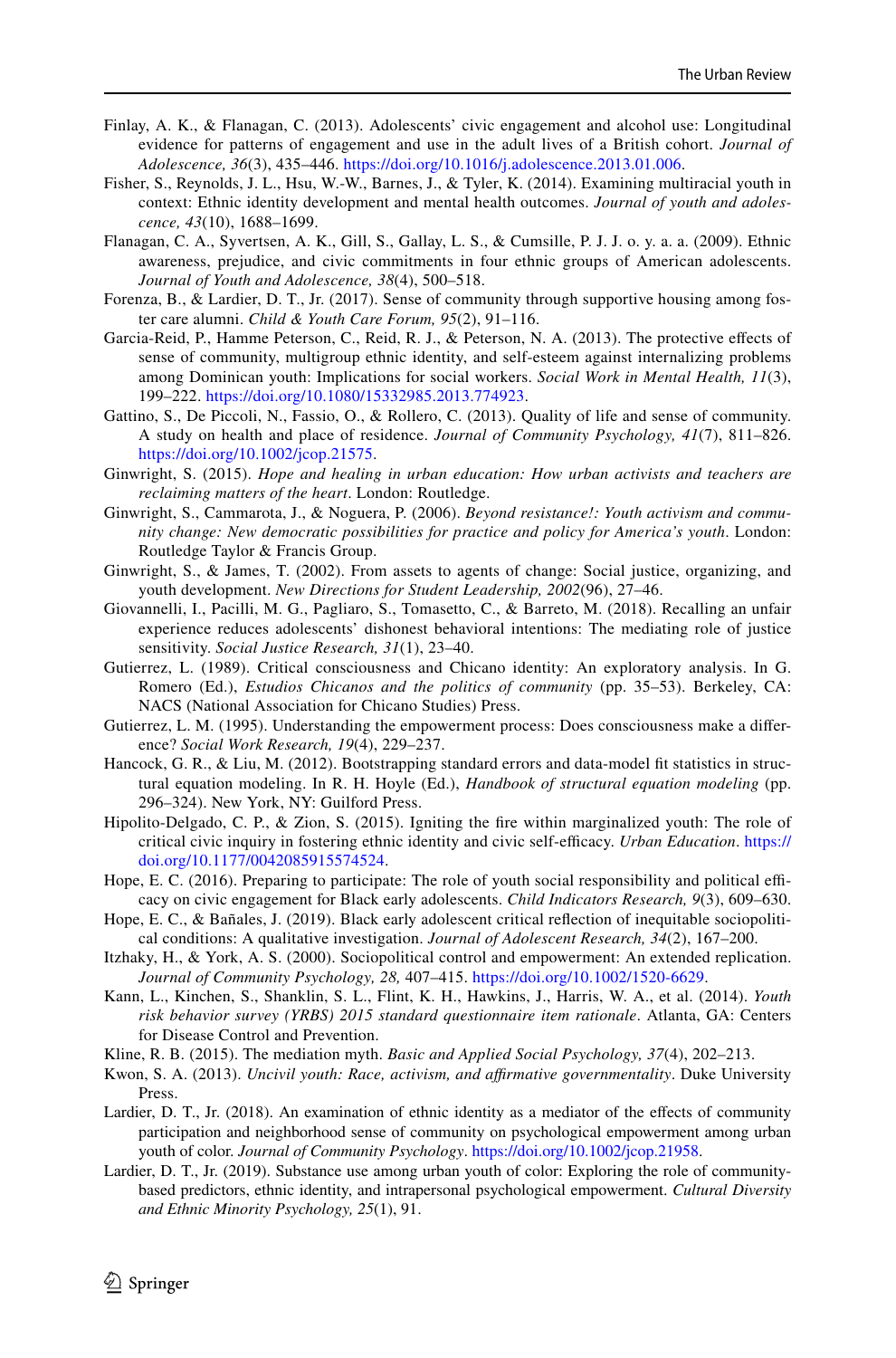- <span id="page-18-8"></span>Lardier, D. T., Garcia-Reid, P., & Reid, R. J. (2018a). The interacting effects of psychological empowerment and ethnic identity on indicators of well-being among youth of color. *Journal of Community Psychology, 46,* 489–501.
- <span id="page-18-1"></span>Lardier, D. T., Garcia-Reid, P., & Reid, R. J. (2019a). The examination of cognitive empowerment dimensions on intrapersonal psychological empowerment, psychological sense of community, and ethnic identity among urban Youth of color. *The Urban Review*, 1–21.
- <span id="page-18-0"></span>Lardier, D. T., Jr., Herr, K. G., Garcia-Reid, P., & Reid, R. J. (2018b). Adult youth workers' conceptions of their work in an under-resourced community in the United States. *Journal of Youth Studies*, 1–16.
- <span id="page-18-15"></span>Lardier, D. T., Jr., MacDonnell, M., Barrios, V. R., Garcia-Reid, P., & Reid, R. J. (2017). The moderating impact of neighborhood sense of community on predictors of substance use among Hispanic urban youth. *Journal of Ethnicity in Substance Abuse, 15*(4), 1–26. [https://doi.org/10.1080/15332](https://doi.org/10.1080/15332640.2016.1273810) [640.2016.1273810](https://doi.org/10.1080/15332640.2016.1273810).
- <span id="page-18-2"></span>Lardier, D. T., Opara, I., Bergeson, C., Herrera, A., Garcia-Reid, P., & Reid, R. J. (2019b). A study of psychological sense of community as a mediator between supportive social systems, school belongingness, and outcome behaviors among urban high school students of color. *Journal of Community Psychology*. [https://doi.org/10.1002/jcop.22182.](https://doi.org/10.1002/jcop.22182)
- <span id="page-18-3"></span>Lardier, D. T., Opara, I., Garcia-Reid, P., & Reid, R. J. (2020). The cognitive empowerment scale: Multigroup confrmatory factor analysis among youth of color. *Child and Adolescent Social Work Journal*. [https://doi.org/10.1007/s10560-019-00647-2.](https://doi.org/10.1007/s10560-019-00647-2)
- <span id="page-18-6"></span>Lardier, D. T., Jr., Reid, R. J., & Garcia-Reid, P. (2018c). Validation of an abbreviated Sociopolitical Control Scale for Youth among a sample of under resourced urban youth of color. *Journal of Community Psychology, 46,* 996–1009.
- <span id="page-18-14"></span>Lardier, D. T., Jr., Reid, R. J., & Garcia-Reid, P. (2018d). Validation of the Brief Sense of Community Scale among youth of color from an underserved urban community. *Journal of Community Psychology, 46,* 1062–1074.
- <span id="page-18-19"></span>Luque-Ribelles, V., & Portillo, N. (2009). Gendering peace and liberation: A participatory-action approach to critical consciousness acquisition among women in a marginalized neighborhood. In C. Sonn & M. Montero (Eds.), *Psychology of Liberation* (pp. 277–294). New York, NY: Springer.
- <span id="page-18-18"></span>Mallinckrodt, B., Abraham, W. T., Wei, M., & Russell, D. W. (2006). Advances in testing the statistical signifcance of mediation efects. *Journal of Counseling Psychology, 53,* 372–378. [https://doi.](https://doi.org/10.1037/0022-0167.53.3.372) [org/10.1037/0022-0167.53.3.372.](https://doi.org/10.1037/0022-0167.53.3.372)
- <span id="page-18-10"></span>Martinez, M. L., Penaloza, P., & Valenzuela, C. (2012). Civic commitment in young activists: Emergent processes in the development of personal and collective identity. *Journal of Adolescence, 35*(3), 474–484.<https://doi.org/10.1016/j.adolescence.2011.11.006>.
- <span id="page-18-13"></span>McMillan, D. W. (1996). Sense of community. *American Journal of Community Psychology, 24,* 315– 325. [https://doi.org/10.1002/\(SICI\)1520-6629\(199610\)24:4%3c315:AID-JCOP2%3e3.0.CO;2-T.](https://doi.org/10.1002/(SICI)1520-6629(199610)24:4%3c315:AID-JCOP2%3e3.0.CO;2-T)
- <span id="page-18-11"></span>McMillan, D. W., & Chavis, D. M. (1986). Sense of community: A defnition and theory. *Journal of Community Psychology, 14,* 6–23. [https://doi.org/10.1002/1520-6629.](https://doi.org/10.1002/1520-6629)
- <span id="page-18-7"></span>Opara, I., Rivera Rodas, E. I., Lardier, D. T., Garcia-Reid, P., & Reid, R. J. (2019). Validation of the abbreviated socio-political control scale for youth (SPCS-Y) among urban girls of color. *Child and Adolescent Social Work Journal*. [https://doi.org/10.1007/s10560-019-00624-9.](https://doi.org/10.1007/s10560-019-00624-9)
- <span id="page-18-4"></span>Peterson, N. A. (2014). Empowerment theory: Clarifying the nature of higher-order multidimensional constructs. *American Journal of Community Psychology, 53*(1–2), 96–108. [https://doi.org/10.1007/](https://doi.org/10.1007/s10464-013-9624-0) [s10464-013-9624-0](https://doi.org/10.1007/s10464-013-9624-0).
- <span id="page-18-5"></span>Peterson, N. A., Peterson, C. H., Agre, L., Christens, B. D., & Morton, C. M. (2011). Measuring youth empowerment: Validation of a sociopolitical control scale for youth in an urban community context. *Journal of Community Psychology, 39*(5), 592–605.<https://doi.org/10.1002/jcop.20456>.
- <span id="page-18-9"></span>Peterson, N. A., & Reid, R. J. (2003). Paths to psychological empowerment in an urban community: Sense of community and citizen participation in substance abuse prevention activities. *Journal of Community Psychology, 31*(1), 25–38. <https://doi.org/10.1002/jcop.10034>.
- <span id="page-18-12"></span>Peterson, N. A., Speer, P. W., Peterson, C. H., Powell, K. G., Treitler, P., & Wang, Y. (2017). Importance of auxiliary theories in research on university-community partnerships: The example of psychological sense of community. *Collaborations: A Journal of Community-Based Research and Practice, 1*(1), 5.
- <span id="page-18-16"></span>Phinney, J. S. (1989). Stages of ethnic identity development in minority group adolescents. *Journal of Early Adolescence, 9*(1–2), 34–39. <https://doi.org/10.1177/0272431689091004>.
- <span id="page-18-17"></span>Phinney, J. S. (1996). When we talk about American ethnic groups, what do we mean? *American Psychologist, 51*(9), 918–927. [https://doi.org/10.1037/0003-066x.51.9.918.](https://doi.org/10.1037/0003-066x.51.9.918)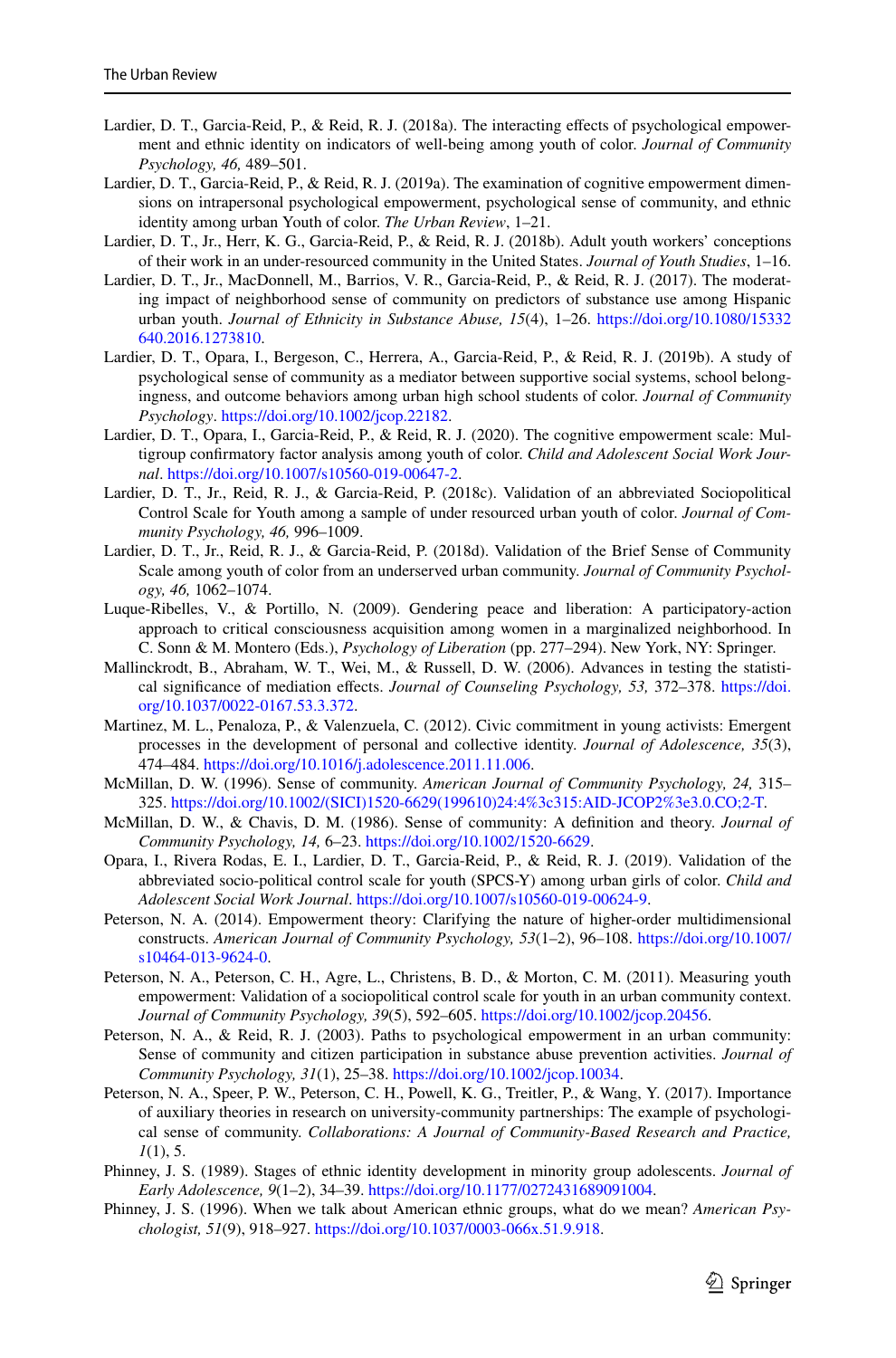- <span id="page-19-10"></span>Phinney, J. S., & Ong, A. D. (2007). Conceptualization and measurement of ethnic identity: Current status and future directions. *Journal of Counseling Psychology, 54*(3), 271–281. [https://doi.](https://doi.org/10.1037/0022-0167.54.3.271) [org/10.1037/0022-0167.54.3.271.](https://doi.org/10.1037/0022-0167.54.3.271)
- <span id="page-19-7"></span>Rivas-Drake, D. (2012). Ethnic identity and adjustment: The mediating role of sense of community. *Cultural Diversity and Ethnic Minority Psychology, 18*(2), 210–215.<https://doi.org/10.1037/a0027011>.
- <span id="page-19-11"></span>Rivas-Drake, D., Seaton, E. K., Markstrom, C., Quintana, S., Syed, M., Lee, R. M., et al. (2014). Ethnic and racial identity in adolescence: Implications for psychosocial, academic, and health outcomes. *Child Development, 85*(1), 40–57.<https://doi.org/10.1111/cdev.12200>.
- <span id="page-19-5"></span>Rodrigues, M., Menezes, I., & Ferreira, P. D. (2018). Validating the formative nature of psychological empowerment construct: Testing cognitive, emotional, behavioral, and relational empowerment components. *Journal of Community Psychology, 46*(1), 58–78.
- <span id="page-19-9"></span>Rosen, S. M. (2019). "So much of my very soul": How youth organizers' identity projects pave agentive pathways for civic engagement. *American Educational Research Journal, 56*(3), 1033–1063.
- <span id="page-19-20"></span>Shrout, P. E., & Bolger, N. (2002). Mediation in experimental and nonexperimental studies: New procedures and recommendations. *Psychological methods, 7*(4), 422.
- <span id="page-19-16"></span>Schmitt, M., Gollwitzer, M., Maes, J., & Arbach, D. (2005). Justice sensitivity. *European Journal of Psychological Assessment, 21*(3), 202–211.
- <span id="page-19-15"></span>Shaw, A., Brady, B., McGrath, B., Brennan, M. A., & Dolan, P. (2014). Understanding youth civic engagement: Debates, discourses, and lessons from practice. *Community Development, 45*(4), 300–316.
- <span id="page-19-4"></span>Speer, P. W. (2000). Intrapersonal and interactional empowerment: Implications for theory. *Journal of Community Psychology, 28,* 51–61. [https://doi.org/10.1002/\(sici\)1520-6629\(20000](https://doi.org/10.1002/(sici)1520-6629(200001)28:1%3c51:aid-jcop6%3e3.0.co;2-6) [1\)28:1%3c51:aid-jcop6%3e3.0.co;2-6.](https://doi.org/10.1002/(sici)1520-6629(200001)28:1%3c51:aid-jcop6%3e3.0.co;2-6)
- <span id="page-19-6"></span>Speer, P. W., & Peterson, N. A. (2000). Psychometric properties of an empowerment scale: Testing cognitive, emotional, and behavioral domains. *Social Work Research, 24*(2), 109–118. [https://doi.](https://doi.org/10.1093/swr/24.2.109) [org/10.1093/swr/24.2.109.](https://doi.org/10.1093/swr/24.2.109)
- <span id="page-19-2"></span>Speer, P. W., Peterson, N. A., Armstead, T. L., & Allen, C. T. (2012). The influence of participation, gender, and organizational sense of community on psychological empowerment: The moderating efects of income. *American Journal of Community Psychology, 51*(1–2), 103–113. [https://doi.org/10.1007/](https://doi.org/10.1007/s10464-012-9547-1) [s10464-012-9547-1](https://doi.org/10.1007/s10464-012-9547-1).
- <span id="page-19-18"></span>Speer, P. W., Peterson, N. A., Christens, B. D., & Reid, R. J. (2019). Youth cognitive empowerment: Development and evaluation of an instrument. *American Journal of Community Psychology, 64,* 528–540.
- <span id="page-19-8"></span>Távara, M. G., & Cueto, R. M. (2015). Sense of community in a context of community violence. *Journal of Prevention & Intervention in the Community, 43*(4), 304–319.
- <span id="page-19-17"></span>Thompson, B. (2000). Ten commandments of structural equation modeling. In L. G. Grimm & P. R. Yarnold (Eds.), *Reading and understanding more multivariate statistics*. Washington, DC: American Psychological Association.
- <span id="page-19-12"></span>Umana-Taylor, A. J., Quintana, S. M., Lee, R. M., Cross, W. E., Jr., Rivas-Drake, D., Schwartz, S. J., et al. (2014). Ethnic and racial identity during adolescence and into young adulthood: An integrated conceptualization. *Child Development, 85*(1), 21–39. <https://doi.org/10.1111/cdev.12196>.
- <span id="page-19-13"></span>Watts, R. J., Diemer, M. A., & Voight, A. (2011). Critical consciousness: Current status and future directions. In C. A. Flanagan & B. D. Christens (Eds.), *Youth civic development: Work at the cutting edge. New directions for child and adolescent development* (Vol. 134, pp. 43–57). [https://doi.](https://doi.org/10.1002/cd.310) [org/10.1002/cd.310.](https://doi.org/10.1002/cd.310)
- <span id="page-19-19"></span>West, S. G., Taylor, A. B., & Wei, W. (2012). Model fit and model selection in structural equation modeling. In R. H. Hoyle (Ed.), *Handbook of structural equation modeling* (pp. 209–231). New York, NY: Guilford Press.
- <span id="page-19-14"></span>Westheimer, J., & Kahne, J. (2004). What kind of citizen? The politics of educating for democracy. *American Educational Research Journal, 41*(2), 237–269.
- <span id="page-19-3"></span>Wilke, L. A., & Speer, P. W. (2011). The mediating influence of organizational characteristics in the relationship between organizational type and relational power: An extension of psychological empowerment research. *Journal of Community Psychology, 39*(8), 972–986.
- <span id="page-19-0"></span>Zeldin, S., Gauley, J. S., Barringer, A., & Chapa, B. (2018). How high schools become empowering communities: A mixed-method explanatory inquiry into youth–adult partnership and school engagement. *American Journal of Community Psychology, 61,* 358–371.
- <span id="page-19-1"></span>Zimmerman, M. A. (1995). Psychological empowerment: Issues and illustrations. *American Journal of Community Psychology, 23*(5), 581–591. [https://doi.org/10.1007/bf02506983.](https://doi.org/10.1007/bf02506983)